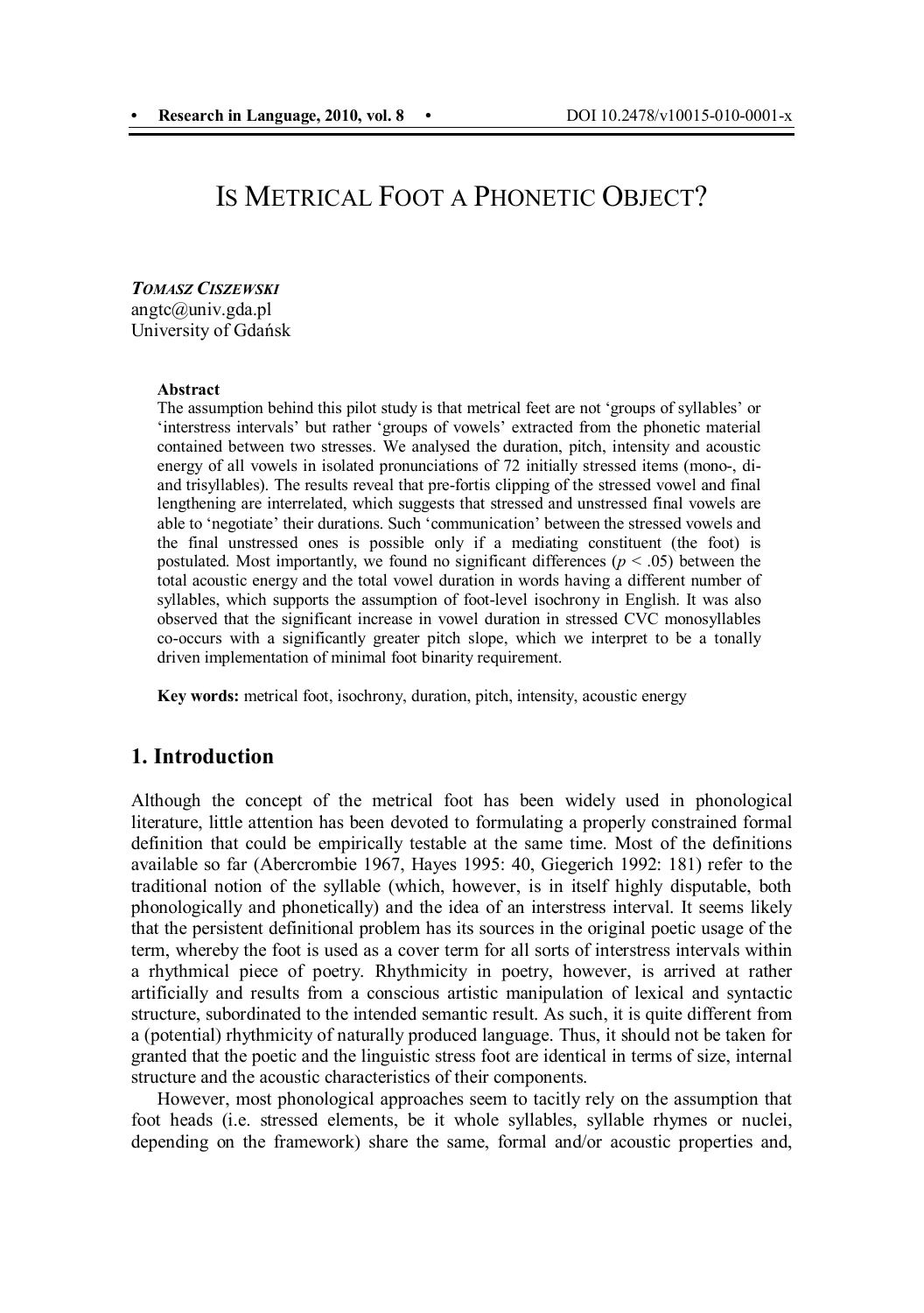what seems even less empirically grounded, that the universal foot template is binary (Hayes 1995: 71). It was the latter assumption in particular that has led to a lot of *ad hoc* theorising, i.e. extrametricality rules in Metrical Phonology (Hayes 1995, among others), the 'superfoot' (Selkirk 1980, Harris 1994, among others), whose aim was to cater for ternary stress patterns through binary footing. The dogmatic insistence on binarity in Optimality Theory and Government Phonology, on the other hand, results in disregard for the data that do not support universal foot binarity.

As observed by de Lacy (2007), the strong theoretical predictions are usually based on empirically poor and impressionistic data. Unfortunately, this also refers to English. Despite abundant literature on the formal aspects of the English foot structure, its acoustic properties remain largely unexplored. In this pilot study we analyse the acoustic properties of both stressed and unstressed vowels as well as the relations that hold between them. In particular, our aim is to establish a set of relations between different acoustic properties of consecutive vowels which may indicate that the foot is a real phonetic object.

### **2. Pre-theoretical assumptions and hypotheses**

Given the fairly complex consonantal phonotactics of English and cross-linguistic insensitivity of stress to syllable onsets (see Gordon 2005 for an extensive discussion), combined with a variable cross-linguistic sensitivity of stress to the coda consonant (its presence and/or type), we decided to rely entirely on the only undisputable building blocks of putative metrical feet, i.e. vowels/nuclei. Therefore, all test items are composed of ...CV... sequences, where all the consonants belong to the onset.

| (1) | a. 1-syll: $(CV)C$        | $1$ -syll: $(CV: )C$       |
|-----|---------------------------|----------------------------|
|     | b. 2-syll: $(CV)(CV)$     | $2\text{-syll}: (CV:)(CV)$ |
|     | c. 3-syll: $(CV)(CV)(CV)$ | $3$ -syll: $(CV:)(CV)(CV)$ |

The theoretical assumption behind such selection of test items is that metrical feet are not interstress intervals (where all phonetic material between two consecutive stresses contributes to the overall foot duration) but rather groups of vowels 'extracted' from an interstress interval. In terms of phonological representations metrical feet are thus assumed to be constructed on a separate level of nuclear projection.<sup>1</sup>

$$
\begin{array}{c}\n\text{(2)} \qquad \text{Foot} \ = \ \{ \ \text{V} \quad \text{V} \quad \text{V} \ \} \\
\text{C} \quad \text{V} \quad \text{C} \quad \text{V} \quad \text{C} \quad \text{V}\n\end{array}
$$

While we do not in principle rule out the possibility of post-lexical pedification, for the purposes of the present study only morphologically simple items were selected. This follows from an assumption that non-derived forms provide a direct insight into the 'canonical' or 'templatic' structure of metrical feet, while in suffixed forms and on the

 $\overline{a}$ 

<sup>&</sup>lt;sup>1</sup> Cf. Gussmann (2002: 215).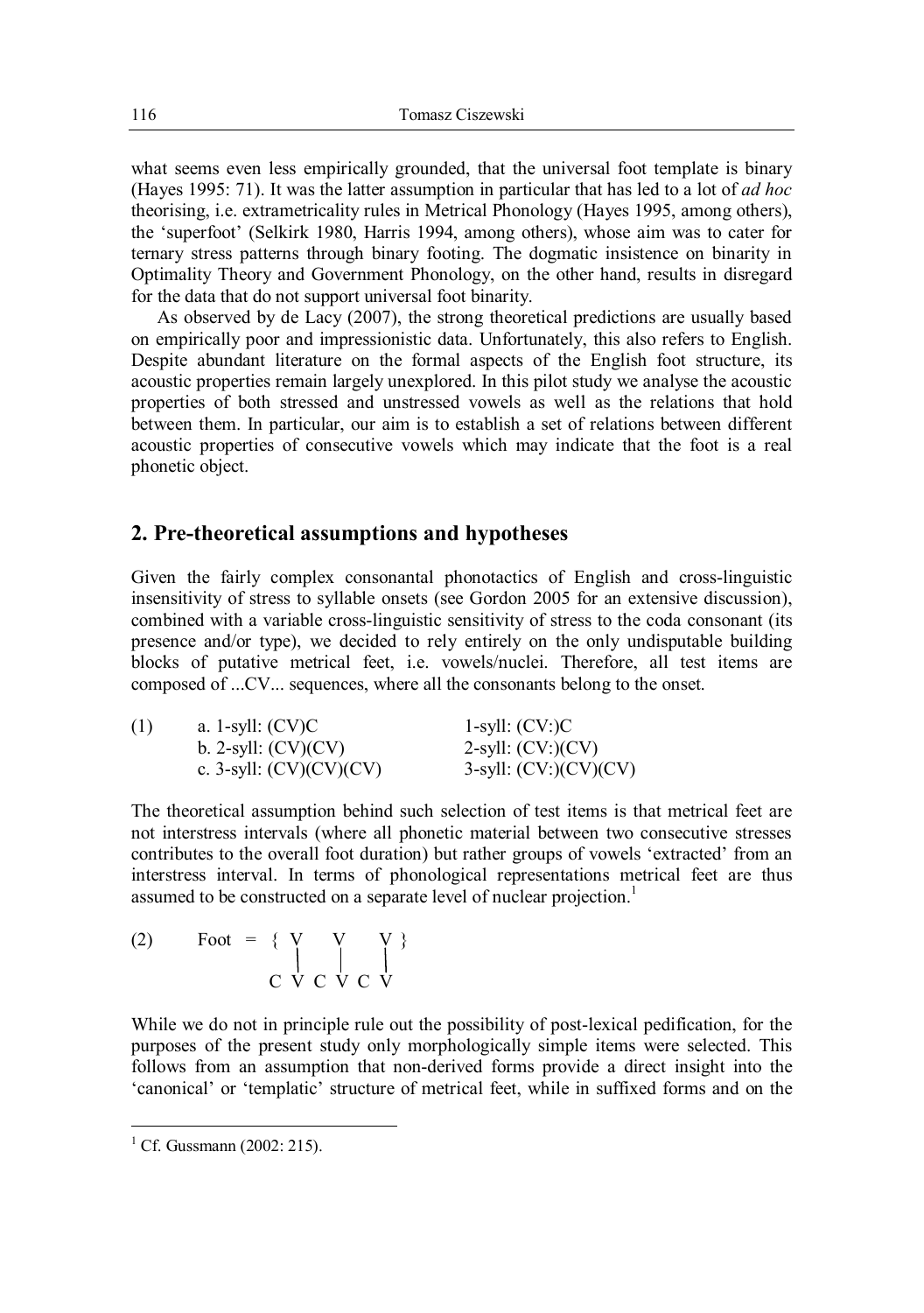phrase-level pedifications may be influenced by morphology and syntax. Thus, true metrical regularities, if existent, must be first sought in the lexicon itself. A consequence of this assumption, which requires a separate analysis, is that in morphologically complex forms and post-lexically the same regularities should be observed.

The final consonants in monosyllables (1a) are not analysed as codas and therefore do not contribute to the overall duration of the foot. Their 'non-coda' status is supported by the fact that there are no phonotactic restrictions on the quantity of the preceding vowel in CV(:)C monosyllables, while long vowels are generally absent before a true coda consonant, e.g. *bean* vs. *\*beanding*. Thus, the 'closed syllable shortness' regularity is observed only in non-final closed syllables and final CVCC ones but not in final CV:C and in monosyllabic CV:C words (Harris and Gussmann 1998). In this study the following hypotheses were tested:

- (3) a.  $H_0$ = Nuclei do not form feet, hence:
	- no special relations hold between/among the phonetic properties of vowels within the postulated constituent.

• stressed elements (nuclei in this study; alternatively rhymes) are similar in terms of phonetic properties.

• stress-independent phonetic processes which affect vowels, e.g. pre-fortis clipping (PFC) and final lengthening (FL) are not mutually related.

• the total duration and acoustic energies of vowels in 1-, 2- and 3-syllable items must differ significantly.

b.  $H_1$ = Nuclei form feet, hence:

- there must be some systematic relations between vowels.
- these relations must be constant.

## **3. Data and measurements**

Since this is a pilot study, only one informant was recorded (male, aged 51, a speaker of Standard Southern English). The wav. recordings were made in a quiet room with a SFX-Pro microphone placed about 30 cm from the informant's face. The test items were presented in the form of a PowerPoint presentation in a randomised order at a steady tempo (approx. 15 s per slide) to avoid the 'list reading' effect which could potentially influence the pitch of stressed vowels in particular.

The total number of test items was 72, of which 22 were CVC monosyllables, 22 were CVCV disyllables and 23 CVCVCV initially stressed trisyllables and 5 quadrisyllables with antepenultimate stress. (The full list of test items is provided in the Appendix.) Most items were morphologically simple and the stressed vowel was always placed in the same consonantal context, i.e. preceded by a voiced stop and followed by both a voiced and voiceless stop, e.g. *bit/bid/beat/bead/biddy/bitty/beady/Beatty,* etc. When the desired context was not represented in the lexicon, a similar item was chosen in such a way that the difference in the consonantal context was reduced to the minimum, e.g. *obesity* (the stressed vowel followed by a fricative rather than a plosive). Items with a sonorant in the post-stress position, e.g. *ban*, were not used in order to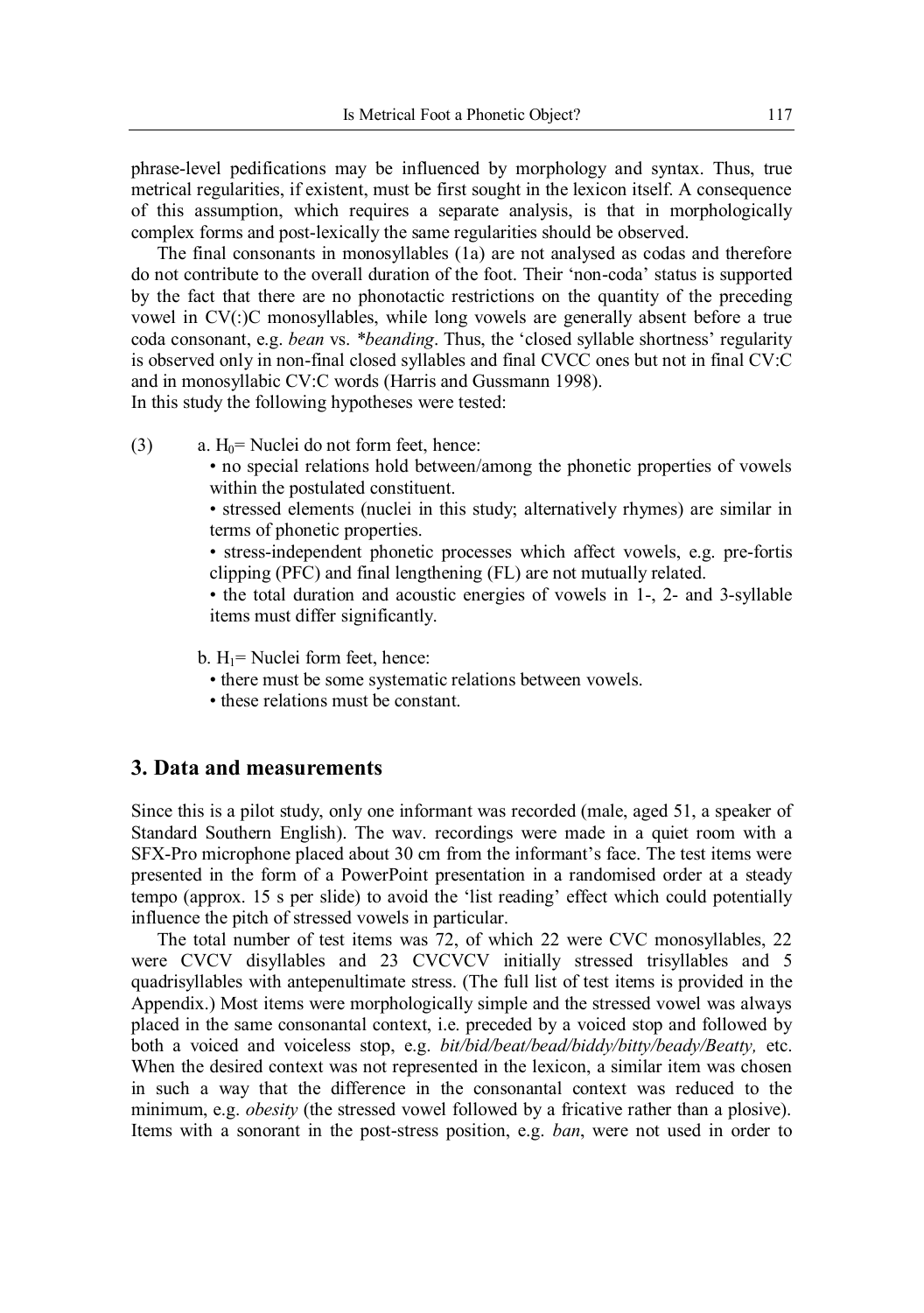avoid segmentation ambiguities. It is noteworthy that some combinations required for the study were either non-existent or heavily underrespresented in the lexicon, e.g. a stressed  $[v]$  followed by two syllables or a long vowel followed by two syllables, respectively. Also, initially stressed quadrisyllabic forms, except -*ory*/-*ary* formations, e.g. *cemetery*, are extremely rare. The -*ory*/-*ary* items were not included in the study since their pre-final vowel is generally elided in British English (and strengthened by secondary stress in General American). However, these lexical gaps or lexical 'repair' strategies (e.g. elision vs. secondary stress in -*ory*/-*ary* forms) also provide interesting information about the metrical structure of the English lexicon and indirectly support the preliminary conclusions of the present study.

Although the total number of test items is rather small, the number of all individual measurements made with PRAAT (duration, pitch, intensity) (Boersma and Weenink 2005) and Cricket software (acoustic energy) (available at *http://www.linguistics.ecsb.edu/faculty/gordon/projects.html*) was 1,122 (duration: 150; pitch max/mean: 324; pitch slope: 108; intensity max/mean: 324; intensity slope: 108; acoustic energy: 108).

For each vowel the duration was measured with PRAAT using waveforms and spectrograms from the point where the target vowel formant structure was reached up to the release of the following stop. An alternative method, i.e. from the moment of release of the preceding stop to the beginning of the closure phase for the following stop, was rejected. Although the durational measurements obtained by both methods were expected to be comparable, it was observed that the pitch and intensity for a particular vowel differ remarkably depending on the method. Since the pitch and intensity values in the post-target phase were invariably higher than in the pre-target phase, we assumed that the former ones may be salient for stress perception even though they are no longer accompanied by vowel periodicity.

Duration was measured in milliseconds for each individual vowel within an item, i.e. for both stressed  $(V_1)$  and unstressed vowels  $(V_2$  and  $V_3)$ , where applicable. A one-way Anova with an alpha of .05 was used to analyse the significance of the differences in mean vowel durations. First, we checked the significance of pre-fortis shortening effects on stressed vowels in words having the same number of syllables. The items containing phonemically short vowels and those having long vowels were tested separately. Secondly, the PFC effects were compared for words with different number of syllables in order to establish whether the degree of stressed vowel shortening is related to the number of syllables an item contains. Finally, mean duration of word-final vowels in diand trisyllables was analysed. Since final lengthening is positionally conditioned, the assumption was that the differences in mean durations of word-final vowels should be insignificant and entirely independent of the PFC effects, the phonemic length of the initial stressed vowel or the number of syllables in an item. Thus, we first analysed the significance of the differences in mean durations of word-final vowels in words having the same number of syllables and then between the groups of 2- and 3-syllable items.

Additionally, the total vowel duration was calculated for each item:  $T_{\text{DUR}}=V_1+(V_2)$  $(+V<sub>3</sub>)$ ). Since the intrinsic vowel durations differ considerably (Peterson and Lehiste 1960) due to the minimal execution time of an articulatory movement (Klatt 1976), the total vowel durations were compared for 1-, 2- and 3-syllable words with the same stressed vowel, e.g. *bid/biddy/bigamy*.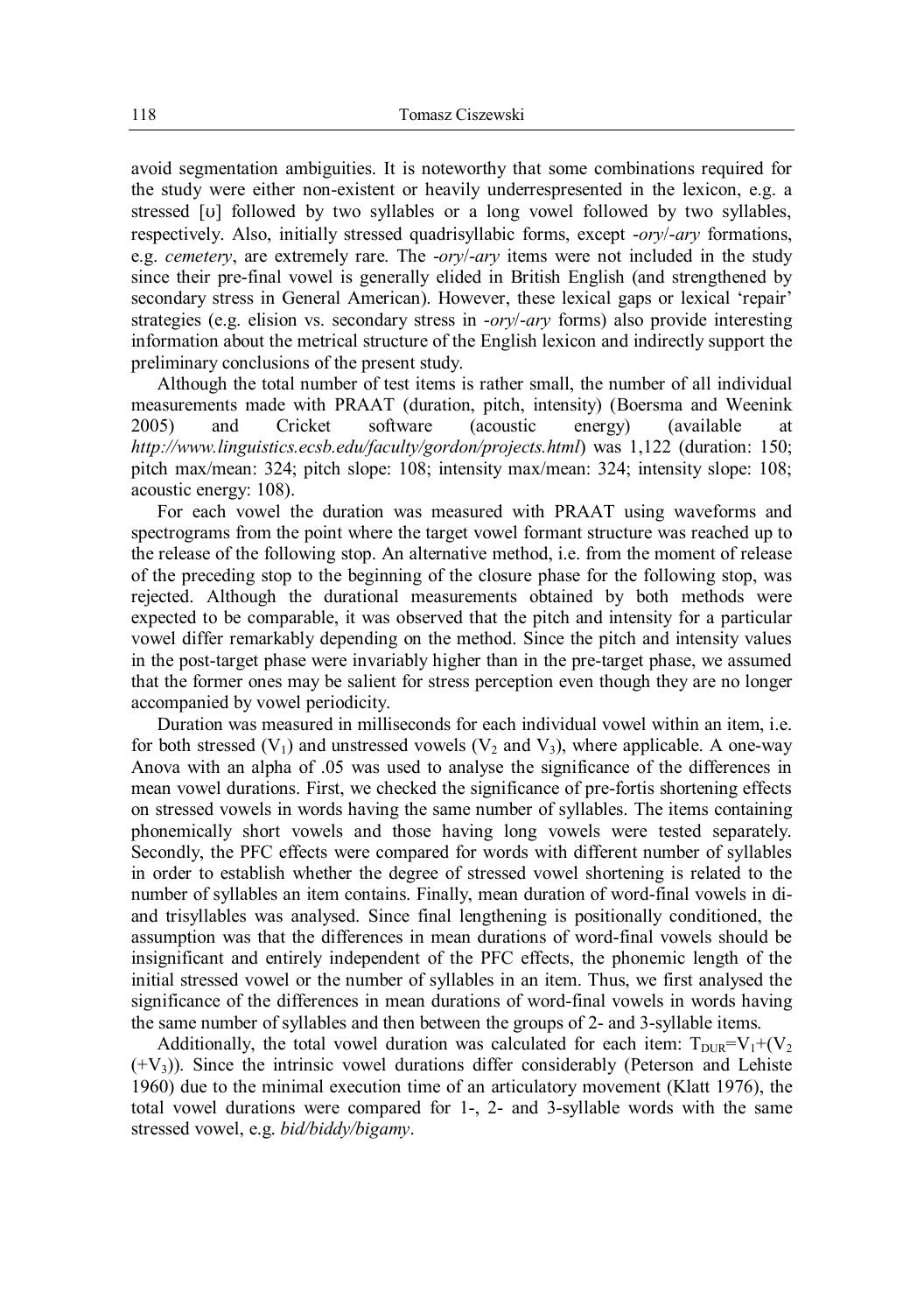As far as pitch (Hz) and intensity (dB) are concerned, the maximal and mean values were measured for all vowels within the same durational selections on the spectrogram. The significance of the differences in maximal/mean pitch and intensity of stressed vowels in monosyllabic, disyllabic and trisyllabic items were tested with one-way Anova (alpha of .05). Additionally, we analysed the significance of maximal and mean intensity of unstressed vowels  $(V_2$  and  $V_3)$  in disyllabic and trisyllabic items with a view to finding possible correlations with the intensity of the stressed vowel  $V_1$ .

Pitch and intensity slopes were also calculated for the stressed and unstressed vowels in the following way:

(4) Pitch $_{\text{SLOPE}}=P_{\text{MAX}} - P_{\text{MIN}}$  (V-finally) Intensity $_{\text{SLOPE}}$ =Int<sub>MAX</sub> – Int<sub>MIN</sub> (V-finally)

Pitch and intensity slopes were thus expressed 'statically' (in Hz and dB, respectively) rather than 'dynamically' (in Hz/s and dB/s). Given the significant differences in the durations of stressed vowels in particular, the dynamic measurement was likely to produce different results for two different vowels even if their maximal and minimal pitch values were the same. For this reason, we have chosen the 'static' measurement which keeps pitch and intensity slopes independent from vowel duration. A one-way Anova with an alpha .05 was used to test the significance of mean pitch and intensity slope differences within the stressed vowels in 1-, 2- and 3-syllable words and their possible correlations with PFC effects and phonemic vowel length. Pitch and intensity slopes were also analysed for all unstressed vowels in 2- and 3-syllable words. Then, we checked the significance of pitch and intensity slope differences between the stressed vowels in the following combinations: (i) 1-syll. vs. 2-syll. words, (ii) 1-syll. vs. 3-syll. words and (iii) 2-syll. vs. 3-syll. words.

Finally, the acoustic energy (in decibel milliseconds, i.e. the sum total of decibel values over the entire selected window) of each vowel was measured with Cricket and the total acoustic energy was calculated for each item by summing up the energies of its component vowels. The differences in mean total acoustic energies in monosyllables, disyllables and trisyllables were tested for their significance (one-way Anova alpha .05).

## **4. Results and discussion**

#### **4.1 Duration of stressed vowels**

The increased duration of stressed syllables (vowels) has been generally accepted to be one of the main phonetic correlates of stress (Laver 1995). The inversely proportionate relation between the duration of the stressed syllable and the number of syllables that follow has also been observed (e.g. Kim and Cole 2005). Since in this study, however, our aim was to investigate the phonetic characteristics of the entire foot, we decided to analyse the duration of stressed vowels and the interdependence between their duration and the total number of syllables within a word in relation to a phonetic regularity (PFC) which also affects the vowel duration on the one hand but is assumed to be contextually independent of stress. The assumption was that regardless of stress-dependent durational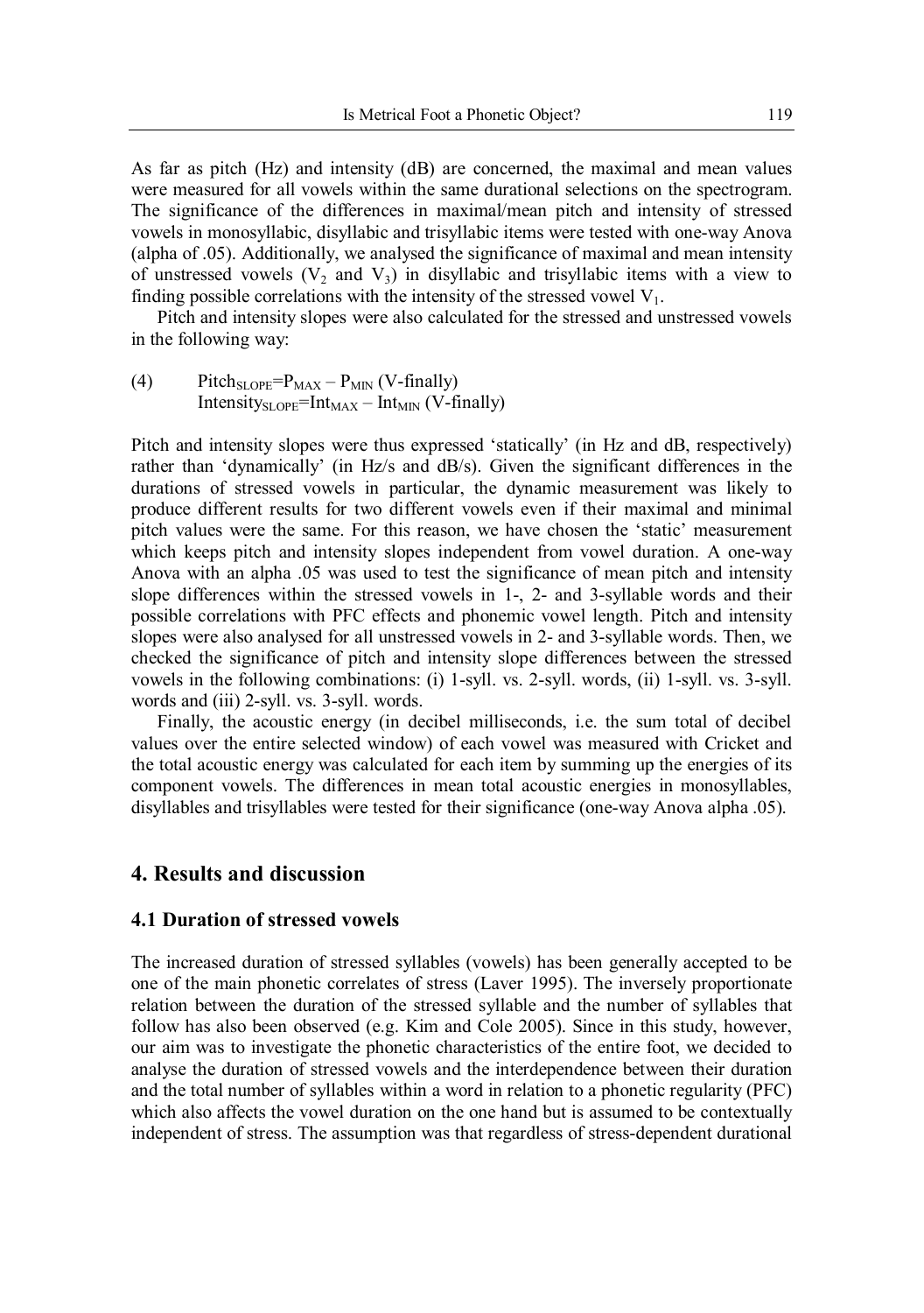differences between the stressed vowels in shorter vs. longer items and stressed vs. unstressed vowels, the PFC effects  $(VC_{VOICED}>VC_{VOICELESS}$  for alpha .05), which are related to the voicing of the consonant following the stressed vowel, should be constant. If this is not the case, i.e. the PFC effects turn out to be insignificant for some group of items, the conditioning factor must be singled out which is responsible for PFC suspension. If, as we hypothesised, the PFC effects in  $V_1$  correlate negatively with the number syllables within an item, a higher-level constituent must be postulated which controls the interactions between the total number of syllables and the degree of stressed vowel shortening before a fortis consonant. We assume that this constituent is the metrical foot. The PFC effects were significant in monosyllables and disyllables regardless of the phonemic length of the stressed vowel. The results are presented in (5) and (6) below.

(5) Monosyllables

a. short vowels:

| $p = 0.04$ |
|------------|
|            |
|            |
|            |

b. long vowels:

| followed by voiced C ( <i>bead</i> ): |               |
|---------------------------------------|---------------|
| DUR $_{\text{MEAN}}$ : 342.5 ms       | $p = 0.00008$ |
| followed by voiceless C (beat):       |               |
| DUR $_{\text{MEAN}}$ : 175.7 ms       |               |

(6) Disyllables

| a. Short Vowels:                            |            |
|---------------------------------------------|------------|
| followed by voiced $C$ ( <i>biddy</i> ):    |            |
| DUR $_{\text{MEAN}}$ : 106.8 ms             | $p = 0.01$ |
| followed by voiceless $C$ ( <i>bitty</i> ): |            |
| DUR $_{MEAN}$ : 74.04 ms                    |            |
|                                             |            |

b. Long Vowels: followed by voiced C (*beady*): DUR<sub>MEAN</sub>: 158 ms  $p = 0.047$ followed by voiceless C (*Beatty)*:  $DUR<sub>MEAN</sub>: 112.7 ms$ 

However, in trisyllabic items the effect of PFC turned out to be insignificant.

(7) a. Short Vowels: followed by a voiced C (*bigamy*): DUR<sub>MEAN</sub>: 84.6 ms  $p = 0.063$ followed by a voiceless C (*rickety*):  $DUR<sub>MEAN</sub>: 73.1 ms$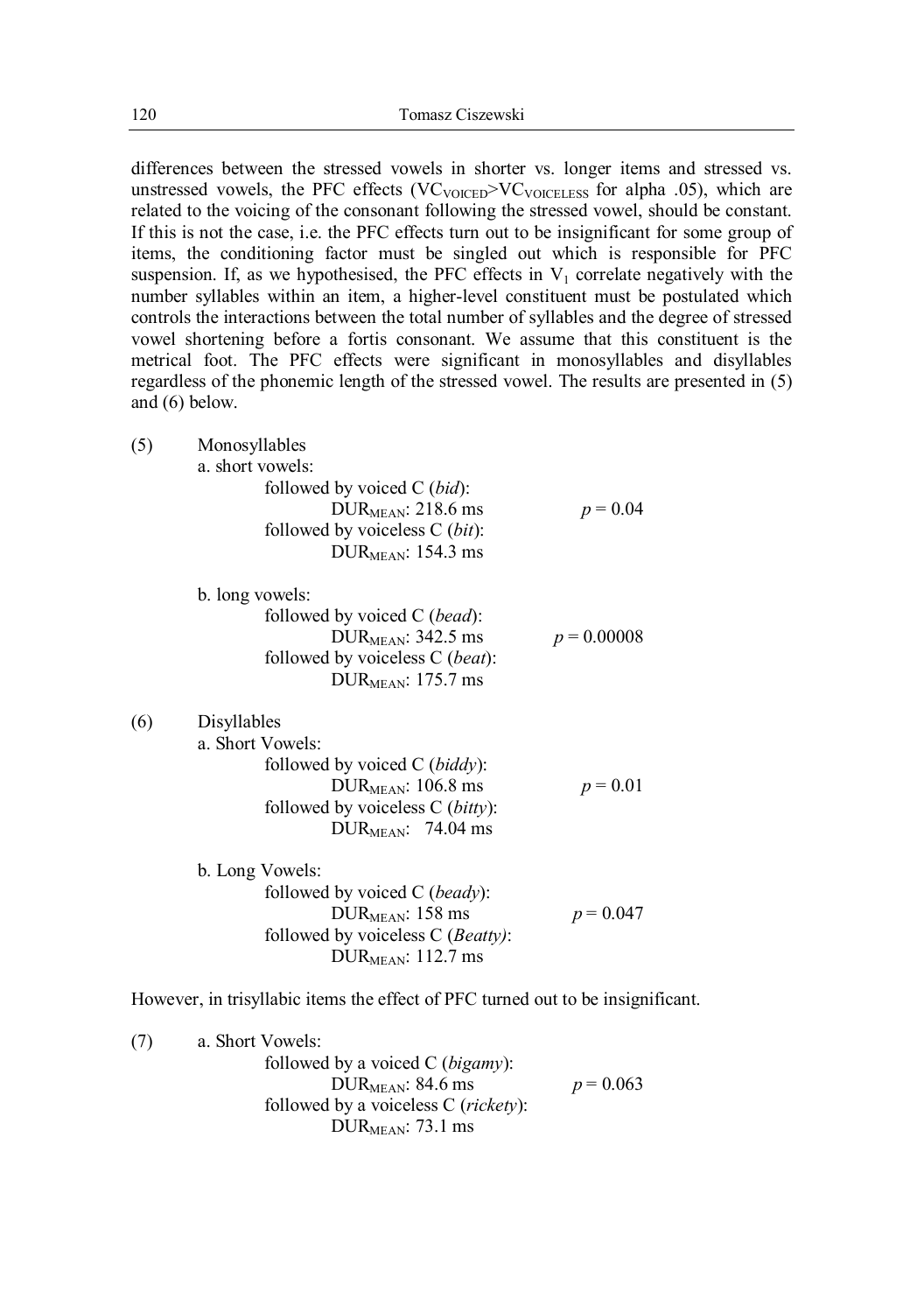b. Long Vowels: followed by a voiced C (*naivety*): DUR<sub>MEAN</sub>: 125.4 ms  $p = 0.47$ followed by a voiceless C (*obesity*): DUR $_{MEAN}$ : 103.8 ms

Since PFC significantly affects stressed vowels in mono- and disyllables but not in trisyllables, its application must be related to the number of syllables that follow the stressed one within the same morphologically simple word.

Then, we analysed the degree of  $V_1$  shortening as a function of the number of syllables that follow. The mean durations of stressed vowels were tested for their significance in 1-, 2- and 3-syllable words, e.g. *bit*/*bitty/rickety*, for four groups of items separately, i.e. (i) phonemically short  $V_1$  followed by a voiceless consonant (8a), (ii) phonemically short  $V_1$  followed by a voiced consonant (8b), (iii) phonemically long  $V_1$ followed by a voiceless consonant (8c), and (iv) phonemically long  $V_1$  followed by a voiced consonant (8d). The idea behind such grouping of examples was to eliminate the possible differences in duration that may be due to the phonemic length of  $V_1$  and PFC effects. The following results were obtained.

|                         | $DUR_{MEAN}$      | <b>DURMEAN</b> | $\rm DUR_{MEAN}$ | $\rm DUR_{MEAN}$ |
|-------------------------|-------------------|----------------|------------------|------------------|
| 1-syll. items $(bit)$   | 154.3 ms          | 154.3 ms       | 154.3 ms         |                  |
| 2-syll. items (bitty)   | 74.1 ms           | 74.1 ms        |                  | 74.1 ms          |
| 3-syll. items (rickety) | $70.4 \text{ ms}$ |                | 70.4 ms          | $70.4$ ms        |
| p < 0.05                | $p = 3E-07$       | $p=0.0002$     | $p = 4E-06$      | $p = 0.55$       |

(8) a. Short  $V_1$  followed by a voiceless C

b. Short  $V_1$  followed by a voiced C

|                                 |                    | B                  |                    |                    |
|---------------------------------|--------------------|--------------------|--------------------|--------------------|
|                                 | $DUR_{MEAN}$       | $\rm DUR_{MEAN}$   | $\rm DUR_{MEAN}$   | $DUR_{MEAN}$       |
| 1-syll. items $(bid)$           | $211.6 \text{ ms}$ | $211.6 \text{ ms}$ | $211.6 \text{ ms}$ |                    |
| 2-syll. items $(biddy)$         | $102.7 \text{ ms}$ | $102.7 \text{ ms}$ |                    | $102.7 \text{ ms}$ |
| 3-syll. items ( <i>bigamy</i> ) | $82.9$ ms          |                    | $82.9$ ms          | 82.9 ms            |
| p < 0.05                        | $p = 5E-07$        | $p = 0.002$        | $p = 2E-06$        | $p = 0.043$        |

c. Long  $V_1$  followed by a voiceless C:

|                                     | $\rm DUR_{MEAN}$   | <b>DURMEAN</b>     | <b>DURMEAN</b>     | $\rm DUR_{MEAN}$   |
|-------------------------------------|--------------------|--------------------|--------------------|--------------------|
| 1-syll. items (beat)                | $175.7 \text{ ms}$ | 175.7 ms           | 175.7 ms           |                    |
| 2-syll. items $(Beatty)$            | $112.7 \text{ ms}$ | $112.7 \text{ ms}$ |                    | $112.7 \text{ ms}$ |
| $3$ -syll. items ( <i>obesity</i> ) | $103.8$ ms         |                    | $103.8 \text{ ms}$ | 103.8 ms           |
| p < 0.05                            | $p = 0.015$        | $p = 0.008$        | $p = 0.03$         | $p = 0.69$         |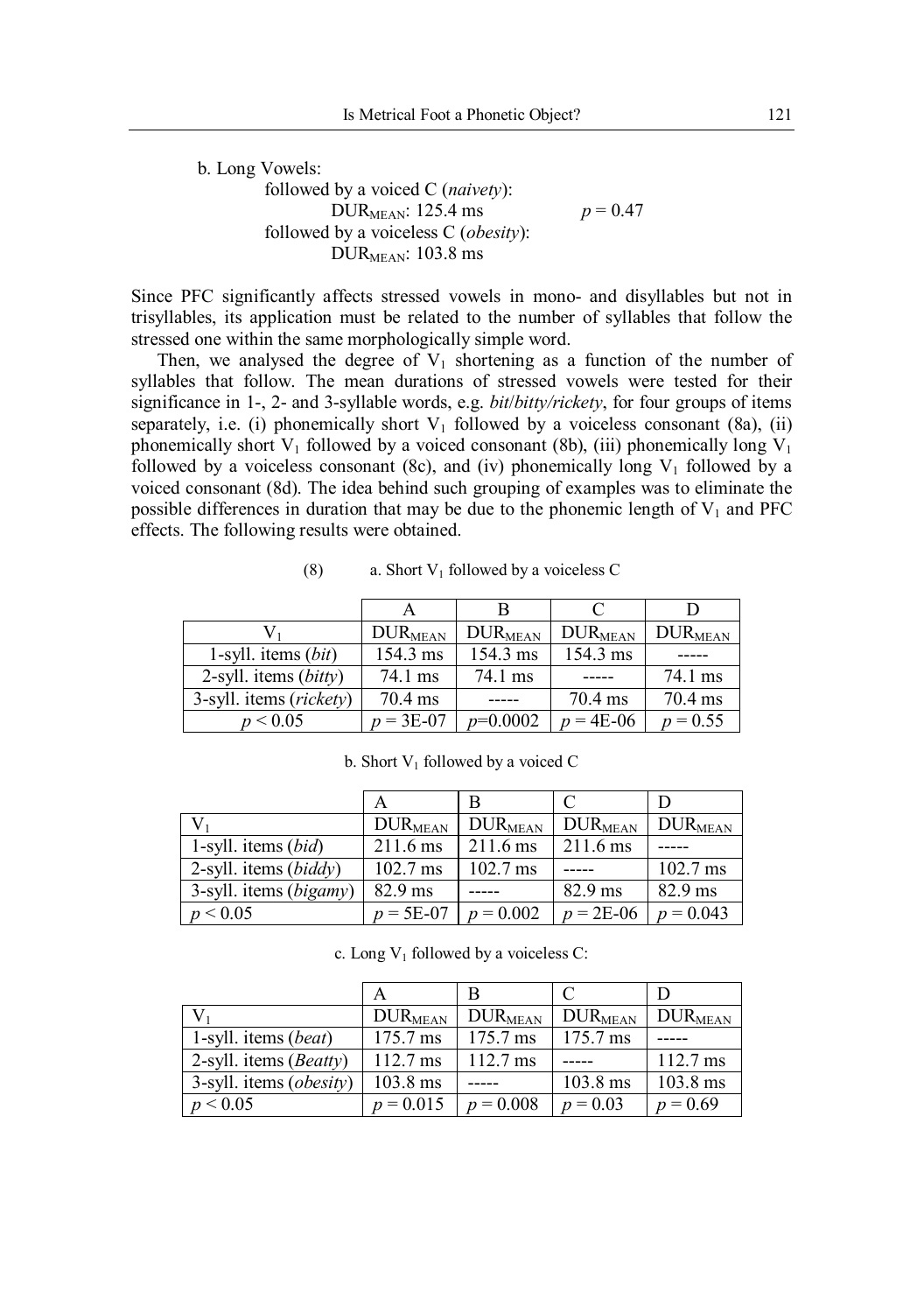|                                  | $DUR_{MEAN}$       | <b>DURMEAN</b> | $\rm DUR_{MEAN}$   | $DUR_{MEAN}$ |
|----------------------------------|--------------------|----------------|--------------------|--------------|
| 1-syll. items (bead)             | $342.5 \text{ ms}$ | 342.5 ms       | 342.5 ms           |              |
| 2-syll. items ( <i>beady</i> )   | $158.0 \text{ ms}$ | 158.0 ms       | -----              | 158.0 ms     |
| 3-syll. items ( <i>naivety</i> ) | 125.4 ms           |                | $125.4 \text{ ms}$ | 125.4 ms     |
| p < 0.05                         | $p = 3E-06$        | $p = 5E-05$    | $p = 3E-05$        | $p = 0.23$   |

d. Long  $V_1$  followed by a voiced C:

The differences in mean  $V_1$  durations in 1-, 2- and 3-syllable words were highly significant for both long and short vowels regardless of the PFC context (8a vs. 8b and 8c vs. 8d, column A). However, it is the increased mean  $V_1$  duration in monosyllables that is responsible for this significance. When the three groups of items were tested separately in three possible combinations, i.e. 1syll. vs. 2-syll. words, 1-syll. vs. 3 syll. words and 2-syll. vs. 3-syll. words, it turned out that mean  $V_1$  durations remain significantly different only when monosyllabic items are compared with di- and trisyllabic ones (columns B and C). The differences in mean durations of  $V_1$  between 2syllable words and 3-syllable words (column D) were generally insignificant. The only context in which these differences were significant ( $p = 0.043$ ) was the one in which a short  $V_1$  was followed by a voiced consonant (8b) (no PFC effects). For the other three groups of items, the *p*-values of  $p = 0.55$  (8a),  $p = 0.69$  (8c) and  $p = 0.23$  (8d) indicate that the duration of the stressed vowel is not inversely proportionate to the number of syllables within an item. Thus, it is not directly related to the overall length of an item. In effect, the results suggest that stressed vowels are lengthened in monosyllables rather than shortened in polysyllabic forms. As further discussion will show, this conjecture is independently supported by the analysis of pitch slope within the stressed syllables.

#### **4.2 Duration of final vowels**

Interestingly, statistically significant differences were found in the mean durations of word-final unstressed syllables. Since all test items end in a vowel, we expected that in trisyllabic words final unstressed vowels would be significantly longer than non-final unstressed vowels due to word-final lengthening. This was fully confirmed by the results ( $V_2$  and  $V_3$  mean durations in trisyllables were 59 ms and 74 ms, respectively;  $p =$ 1,92143E-08). Due to the fact that final lengthening (FL) is positionally conditioned, there should be no significant differences in the duration of word-final vowels in 2- and 3-syllable items. However, the duration of final vowels was insignificantly different only in groups of words having the same number of syllables.

| (9) | a. Disyllables: Short $V_1$                              |            |
|-----|----------------------------------------------------------|------------|
|     | V Final DUR $_{MEAN}$ : 88.5 ms (biddy)                  | $p = 0.79$ |
|     | V Final DUR $_{MEAN}$ : 86.5 ms ( <i>bitty</i> )         |            |
|     | b. Trisyllables: Short $V_1$                             |            |
|     | V Final DUR $_{\text{MEAN}}$ : 75.6 ms ( <i>bigamy</i> ) | $p = 0.88$ |
|     | V Final DUR $_{MEAN}$ : 73.8 ms ( <i>rickety</i> )       |            |
|     |                                                          |            |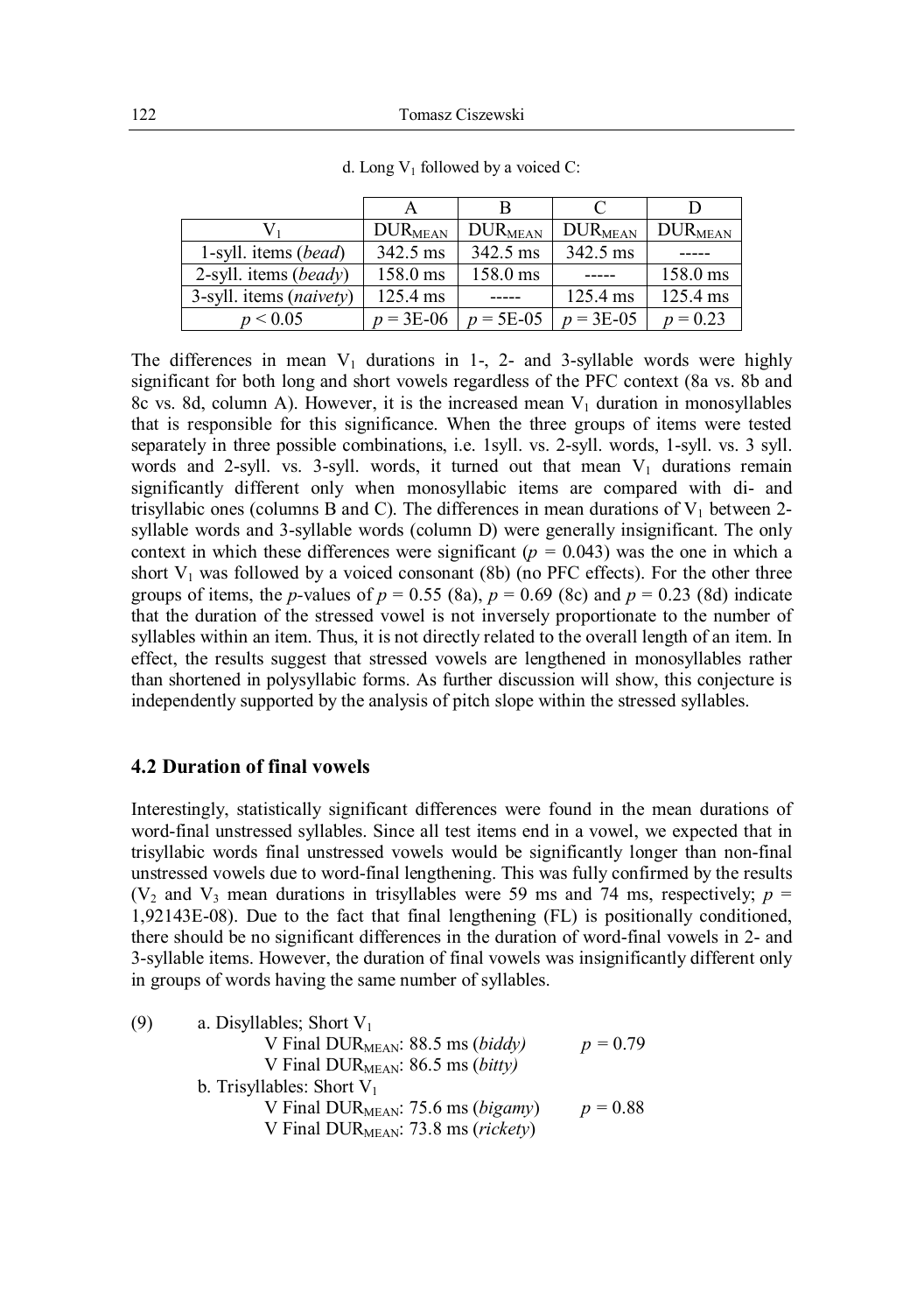| c. Disyllables: Long $V_1$                         |            |
|----------------------------------------------------|------------|
| V Final DUR $_{MEAN}$ : 77.6 ms (beady)            | $p = 0.12$ |
| V Final DUR $_{MEAN}$ : 91.7 ms ( <i>Beatty</i> )  |            |
| d. Trisyllables; Long $V_1$                        |            |
| V Final DUR $_{MEAN}$ : 55.7 ms ( <i>naivety</i> ) | $p = 0.26$ |
| V Final DUR $_{MEAN}$ : 66.8 ms ( <i>obesity</i> ) |            |

The differences in mean durations of final vowels were significantly different for words of two and three syllables, regardless of the phonemic length of the stressed vowel and its PFC context.

| (10) | a. disyllables: $V_1$ (Long Vowel):    |             |
|------|----------------------------------------|-------------|
|      | followed by voiced C beady:            | $p = 0.015$ |
|      | V Final DUR $_{\text{MEAN}}$ : 77.7 ms |             |
|      | trisyllables: $V_1$ (Long Vowel):      |             |
|      | followed by voiced C naivety:          |             |
|      | V Final $DUR_{MEAN}$ : 63.1 ms         |             |
|      | b. disyllables: $V_1$ (Long Vowel):    |             |
|      | followed by voiceless C Beatty:        | $p = 0.035$ |
|      | V Final DURMEAN: 91.7 ms               |             |
|      | trisyllables: $V_1$ (Long Vowel):      |             |
|      | followed by voiceless C obesity:       |             |
|      | V Final DUR $_{MEAN}$ : 66.8 ms        |             |
|      | c. disyllables: $V_1$ (Short Vowel):   |             |
|      | followed by voiced C biddy:            | $p = 0.008$ |
|      | V Final DUR $_{MEAN}$ : 88.5 ms        |             |
|      | trisyllables: $V_1$ (Short Vowel):     |             |
|      | followed by voiced C bigamy:           |             |
|      | V Final DURMEAN: 75.6 ms               |             |
|      | d. disyllables: $V_1$ (Short Vowel):   |             |
|      | followed by voiceless C bitty:         | $p = 0.001$ |
|      | V Final $DUR_{MEAN}$ : 99.9 ms         |             |
|      | trisyllables: $V_1$ (Short Vowel):     |             |
|      | followed by voiceless C rickety:       |             |
|      | V Final DUR <sub>MEAN</sub> : 84.8 ms  |             |
|      |                                        |             |

Thus, the degree of FL is dependent upon the syllabic 'distance' between the stressed vowel and the word-final one. There is a negative correlation between the actual duration of word-final vowels and the number of syllables within an item in three groups of examples: *beady* vs. *naivety* (*r=*-0.889), *Beatty*-*obesity* (*r=*-0.878), *bitty*-*rickety* (*r=*- 0.489). In one group, i.e. short  $V_1$  followed by a voiced consonant *biddy-bigamy* (*r=*0.03) negative correlation was not confirmed, though. Strangely enough, it is the same context in which the differences in mean  $V_1$  durations between disyllables and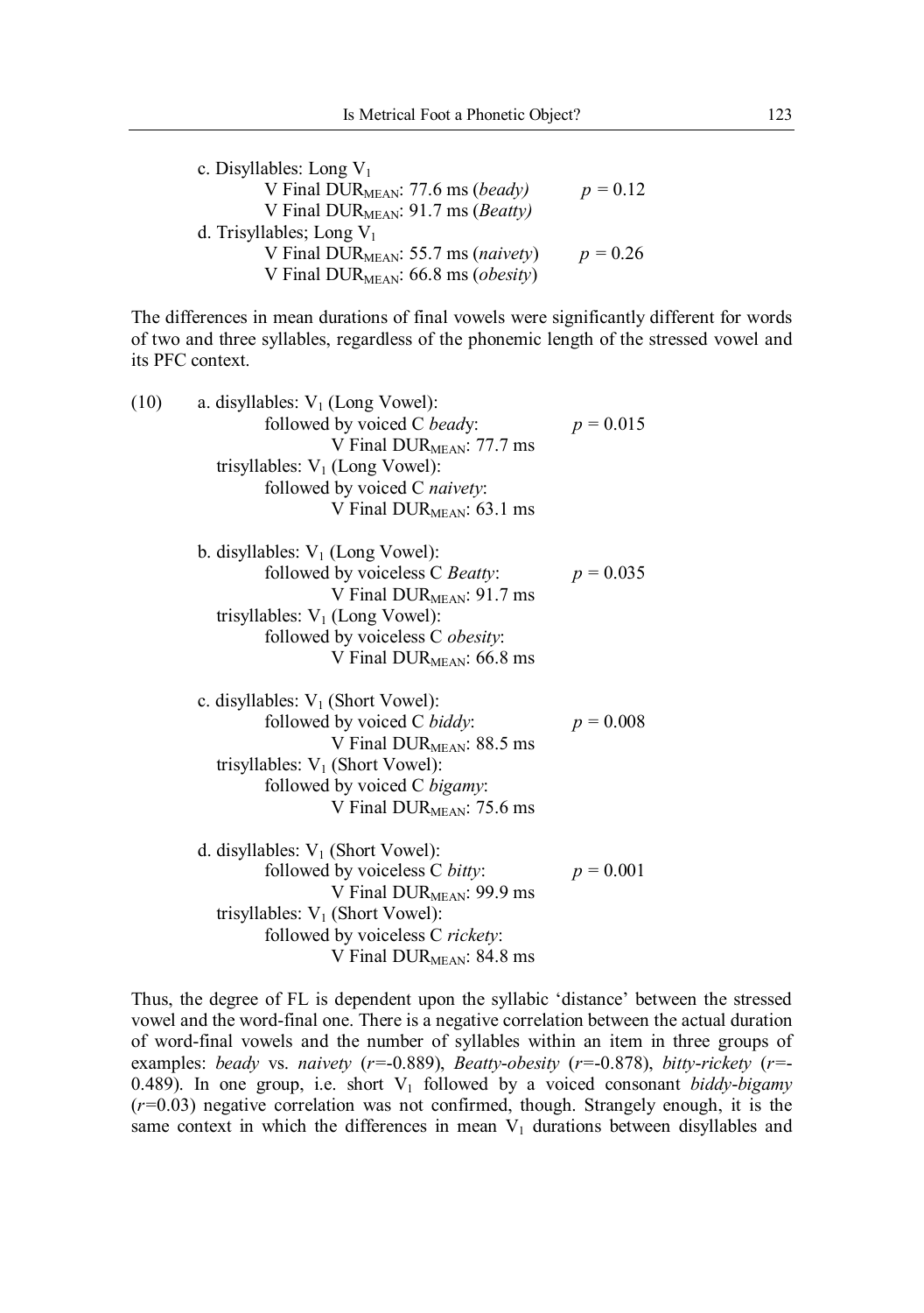trisyllables were, somehow exceptionally, significant (8b, column D). We interpret these two facts as being interrelated, i.e. since the duration of stressed vowels in *biddy*-*bigamy* items happens to be significantly different, the durations of final vowels in the *bigamy* type of items, despite being significantly shorter than final vowels in the *biddy* type of items, do not need to negatively correlate with the number of syllables within an item. As the analysis of the total vowel durations will show, this is due to the equalisation of the  $T_{\text{DUR}}$  within all three groups of words.

The discussion so far indicates that PFC and FL are interrelated. Within the groups of 2-syll. items and 3-syll. items with phonemically long  $V_1$  the final nucleus is longer if PFC affects the stressed Nucleus. Since long vowels are affected by PFC to a greater extent, there is a need for length compensation in the final vowels. Thus, the PFC effects are compensated for by the duration of the final vowel. This indicates that the stressed vowel and the final vowel are able to 'negotiate' their durations. Such 'communication' between the first (stressed) vowel and the final one is possible only if a mediating constituent (foot) is postulated.

Both the duration of the stressed vowel and the duration of the final vowel depend on total number of nuclei ('syllables'). Thus, as the number of nuclei following the stressed one increases, the DURMEAN of *all* Nuclei decreases. Crucially, the durational characteristics of stressed vowels is variable. Since they significantly differ in duration, stress generalisations are unattainable in relation to this phonetic property of vowels alone.

### **4.3 Total vowel duration**

In order to test the hypothesis, according to which the significant differences in the durations of stressed and final unstressed vowels are ancillary to the equalisation of total vowel duration ( $T_{\text{DUR}}$ ) in 1-, 2- and 3-syllable words, we analysed the significance of the differences in  $T_{DUR}$  for items with a phonemically identical stressed vowel, e.g. *bid*/*biddy*/*bigamy*. If we roughly assume that the duration of a stressed vowel is 100%, and the following unstressed one(s) 50%, than the following  $T_{\text{DUR}}$  are expected:

| Monosyllable: | $= 100\%$       |
|---------------|-----------------|
| Disyllable:   | $\approx 150\%$ |
| Trisyllable:  | $\approx 200\%$ |

Thus, the resulting  $p$  values for the differences in  $T_{\text{DUR}}$  in monosyllables vs. disyllables vs. trisyllables should be much below .05. However, for items sharing the same stressed vowel the differences in  $T_{\text{DUR}}$  were always non-significant regardless of the PFC context. (The vowels  $/\nu$  and  $/\nu$  are not included since they are underrepresented in trisyllabic items.)

(11) a. Short vowels:

|            | PFC.               | no PFC             |            |
|------------|--------------------|--------------------|------------|
| $\sqrt{I}$ | 176.8 ms           | 185.5 ms           | $p = 0.75$ |
| /e/        | $165.1 \text{ ms}$ | $189.0 \text{ ms}$ | $p = 0.13$ |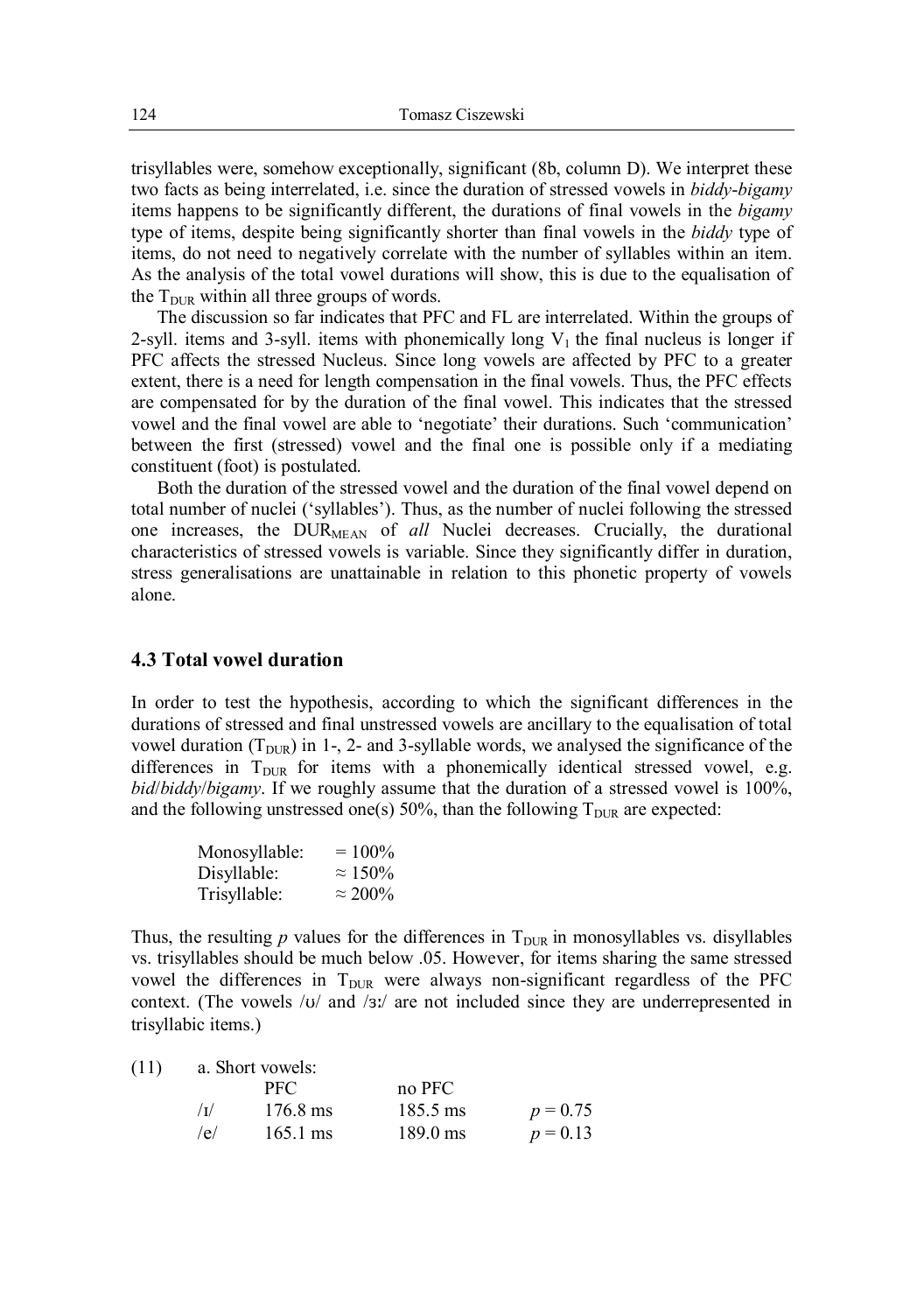| $\alpha$        | $202.7 \text{ ms}$ | $250.3$ ms         | $p = 0.13$ |
|-----------------|--------------------|--------------------|------------|
| $\Lambda$       | 178.6 ms           | 205.7 ms           | $p = 0.16$ |
| /p/             | 189.2 ms           | 197.4 ms           | $p = 0.5$  |
| b. Long vowels: |                    |                    |            |
|                 | <b>PFC</b>         | no PFC             |            |
| /ii             | 177.9 ms           | 252.7 ms           | $p = 0.12$ |
| $\alpha$ .      | 228.4 ms           | 315.0 ms           | $p = 0.14$ |
| $/2$ :/         | 211.1 ms           | $267.5 \text{ ms}$ | $p = 0.22$ |
| $/$ u:/         | $165.1 \text{ ms}$ | 246.7 ms           | $p = 0.21$ |

Moreover, the differences in mean  $T_{DUR}$  in monosyllables, disyllables and trisyllables with a phonemically short  $V_1$  (196.9 ms when followed by a voiced consonant and 183.5 ms when followed by a voiceless one) were also insignificant ( $p = 0.07$ ), regardless of the actual vowel quality. For items with a phonemically long  $V_1$  the differences in mean  $T_{\text{DUR}}$  (270.8 ms when  $V_1$  was followed by a voiced consonant and 193 ms when it was followed by a voiceless consonant) were significant, though  $(p = 0.002)$  when the vowel quality was disregarded. However, the differences in mean  $T_{\text{DUR}}$  in disyllables and trisyllables (231.6 ms when followed by a voiced consonant and 202.5 ms when followed by a voiceless one) were insignificant ( $p = 0.14$ ). This indicates that in isolated pronunciations monosyllables containing a phonemically short vowel (unlike those with phonemically long Vs) lengthen their vowels significantly.

The analysis of total vowel durations points at a strong tendency to equalise the  $T_{\text{DUR}}$ in words having a different number of syllables. The hypothesis concerning the foot isochrony in English needs to be reconsidered, i.e. rather than being a durational property of interstress intervals, isochrony must be sought in the total duration of stress bearing parts of the syllable only (nuclei and possibly codas, although the latter option was not analysed in the present study).

As far as the phonetic properties of the foot are concerned, the duration of stressed vowels alone turns out to be an unreliable predictor of stress. Stressed vowels were shown to shorten as the number of the syllables increases. However, no further shortening was observed in 3-syllable items. This indicates that the maximum number of syllables within the English foot is three. Further reductions of  $V_1$  duration may be impossible due to articulatory constraints (minimal execution time for an articulatory gesture). They may also be perceptually costly. Insufficient duration of stressed vowels may also make the realisation of other stress related phonetic properties (like pitch and intensity) impossible. If further reductions, on the other hand, did not occur in feet longer than 3 nuclei, the 'equalisation' of  $T_{\text{DUR}}$  in 1-, 2- and 3-syll. items would remain inexplicable.

The constraint on the maximal foot size is also independently confirmed by the fact that English lexicon disfavours morphologically simple, initially stressed forms of more than three syllables. When they do occur, e.g. *cemetery*, *territory*, *Mandarin*, the foot trisyllabicity is restored either through vowel elision (RP English) or vowel strengthening and secondary stress (General American).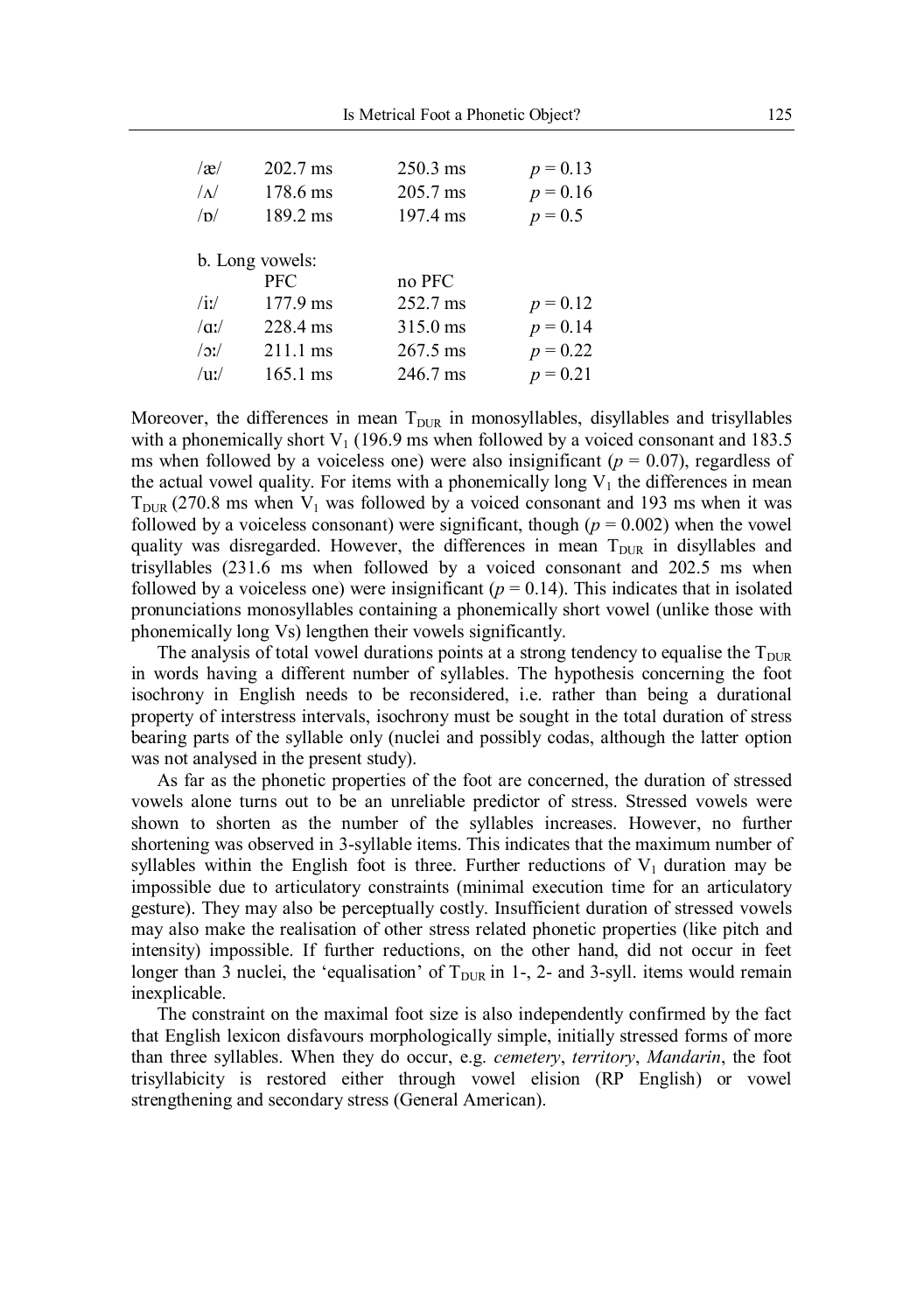In conclusion, as far as duration is concerned, the most important results of the present pilot study are the equalisation of  $T_{\text{DUR}}$  observed in items of different number of syllables and the interdependence of PFC and FL.

#### **4.4 Pitch**

In this study, for isolated pronunciations of test items the differences in pitch (both maximal and mean) of stressed vowels turn out to be insignificant. The differences in  $P_{MAX}$  were significantly different ( $p = 0.046$ ) only when  $V_1$  was followed by a voiced consonant:

| Monosyllables | $P_{MAX}$ : 142.83 Hz |
|---------------|-----------------------|
| Disyllables   | $P_{MAX}$ : 83.49 Hz  |
| Trisyllables  | $P_{MAX}$ : 102.92 Hz |

However, no systematic relation was found between  $P_{MAX}$  of  $V_1$  and the number of syllables:

but

 $P_{MAX}$  (1-syll) >  $P_{MAX}$  (2-syll) and  $P_{MAX}$  (3-syll)

 $P_{MAX}$  (2-syll) <  $P_{MAX}$  (3-syll)

Similarly, P<sub>MEAN</sub> was found significantly different ( $p = 0.013$ ) only for short stressed vowels (and only when the following consonant was voiceless):

| Monosyllables | $PMEAN$ : 60.95 Hz            |
|---------------|-------------------------------|
| Disyllables   | P <sub>MEAN</sub> : 107.28 Hz |
| Trisyllables  | P <sub>MEAN</sub> : 100.82 Hz |

Again, there is no systematic relation between  $P_{MAX}$  of  $V_1$  and the number of syllables:

 $P_{MEAN}$  (1-syll) <  $P_{MEAN}$  (2-syll) and  $P_{MEAN}$  (3-syll)

but

 $P_{MEAN}$  (2-syll) >  $P_{MEAN}$  (3-syll)

All other differences in  $P_{MAX}$  and  $P_{MEAR}$  of  $V_1$  were statistically insignificant ( $p > .05$ ). Moreover, standard deviation was always very high within each group of items, making generalisations concerning  $P_{MAX}$  and  $P_{MEAN}$  of  $V_1$  impossible. Very often  $P_{MAX}$  of the same vowel in similar items differed considerably, e.g. by approx. 324 Hz (/v/ in *good* and *foot*) and by 377 Hz (final /i/ in *body* and *buddy*).

Thus,  $P_{MAX}$  and  $P_{MEAN}$  turn out to be phonetically and phonologically irrelevant properties of stressed vowels in words produced in isolation. This result is not as surprising as it may seem, though. If  $P_{MAX}/P_{MEAN}$  of both stressed and unstressed nuclei were rigidly tied up (even as a relational property), pitch would not be available for other functions it must perform (e.g. focal/emphatic, structural (Q/S), intonational or musical).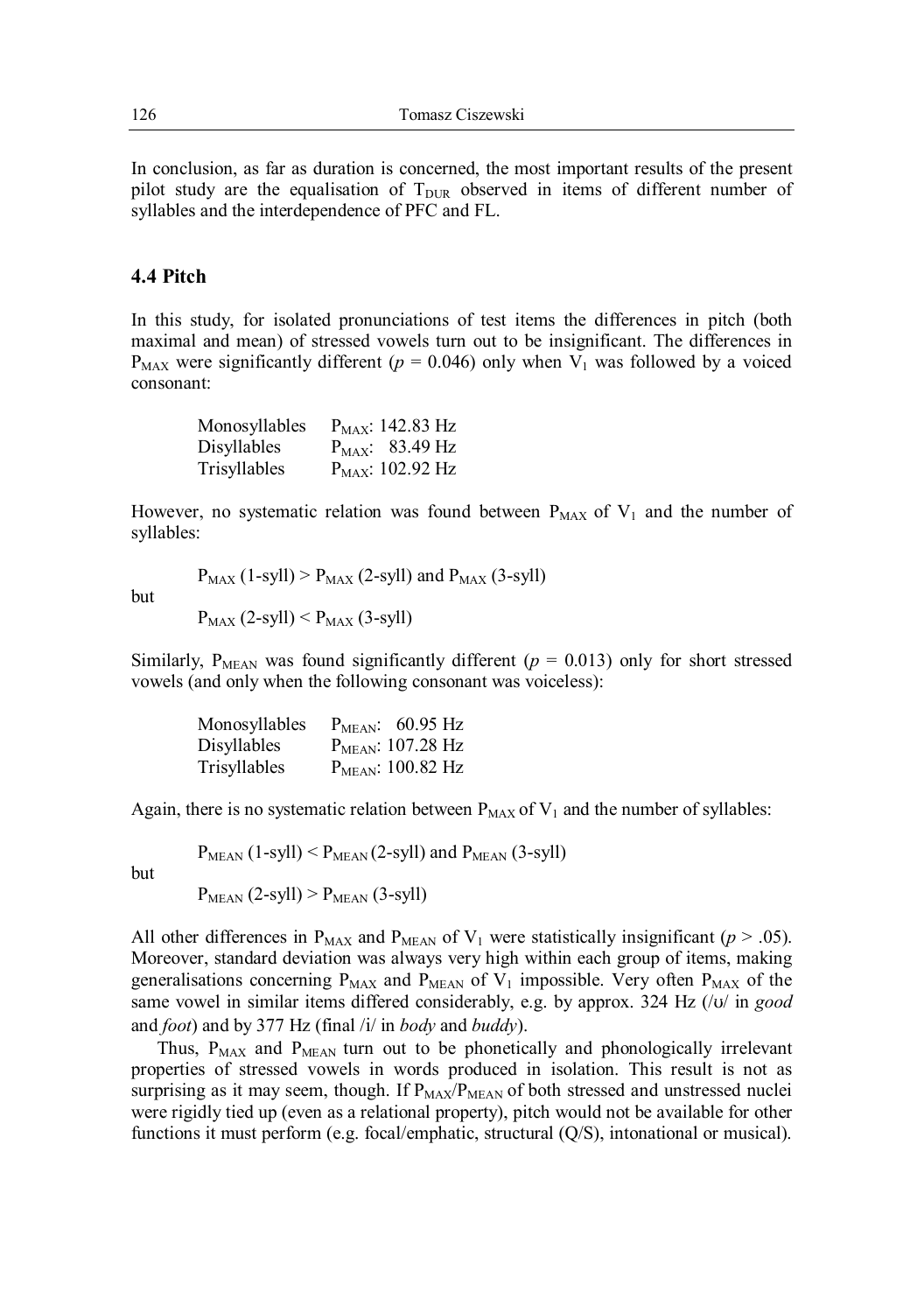Moreover, pitch may also be speaker-/sex-/style-dependent. Thus, pitch must be set free lexically since its main stress-related functions are post-lexical and non-phonological.

#### **4.5 Pitch slope**

 $\ddot{\phantom{a}}$ 

Pitch slope ( $P_{SLOPE} = P_{MAX} - P_{MIN}$  [V-finally]) was first analysed for groups of items with the same number of syllables. The results show that in syllabically homogeneous words the differences in mean pitch slope in  $V_1$  are generally insignificant and independent of the voicing of the following consonant (*bit*/*bid*  $p = 0.14$ ; *biddy*/*bitty*  $p = 0.17$ ; *bigamy*/*rickety*  $p = 0.18$ ; *bead*/*beat*  $p = 0.61$ ; *beady*/*Beatty*  $p = 0.23$ ; *naivety*/*obesity*  $p = 0$ 0.76) and the phonemic length of the stressed vowel (*bit*/*beat*  $p = 0.4$ ; *bid*/*bead*  $p = 0.45$ ; *bitty*/*Beatty*  $p = 0.65$ ; *biddy*/*beady*  $p = 0.21$ ; *rickety*/*obesity*  $p = 0.27$ ).<sup>2</sup> However, the differences in mean  $P_{\text{SI OPE}}$  between the stressed vowels in 1-syll. items, on the one hand, and 2- and 3-syll. items on the other, were always highly significant. For all stressed vowels in both PFC contexts the following results were obtained.

| (12) | Mean $P_{SLOPE} V_1$ 1-syll:            | 66.53 Hz           | $p = 0.00000000007$ |
|------|-----------------------------------------|--------------------|---------------------|
|      | Mean $P_{SLOPE}$ $V_1$ 2-syll:          | $11.05 \text{ Hz}$ |                     |
|      | Mean $P_{SLOPE}$ V <sub>1</sub> 3-syll: | $10.33$ Hz         |                     |

However, there is no significant difference in pitch slope of  $V_1$  between disyllables and trisyllables. Thus,  $P_{SLOPE}$  in  $V_1$  is significantly greater in 1-syll items.

| (13) | Mean $P_{SLOPE}$ V <sub>1</sub> 2-syll: | $11.05 \text{ Hz}$ | $p = 0.81$ |
|------|-----------------------------------------|--------------------|------------|
|      | Mean $P_{SLOPE}$ V <sub>1</sub> 3-syll: | $10.33$ Hz         |            |

The significance of pitch slope in  $V_1$  was also tested separately for the following groups of items: (i) short vowels (with and without the PFC variable), (ii) long vowels (with and without the PFC variable). In all cases the stressed vowels in monosyllables had greater pitch slope than the corresponding vowels in di- and trisyllables.

| (14) | Mean $P_{SLOPE}$ $V_1$ | a. short vowel followed by a voiceless C |               |
|------|------------------------|------------------------------------------|---------------|
|      |                        | 1-syll: $50.32 \text{ Hz}$               | $p = 0.00004$ |
|      |                        | $2$ -syll: 11.63 Hz                      |               |
|      |                        | $3$ -syll: $9.45$ Hz                     |               |
|      |                        |                                          |               |
|      |                        | $2$ -syll: 11.63 Hz                      | $p = 0.59$    |
|      |                        | $3$ -syll: $9.45$ Hz                     |               |

<sup>2</sup> Pitch slope was significantly different only in trisyllables (*bigamy/naivety p*=0.002) in which  $V_1$ was followed by a voiced consonant *(bigamy/naivety p*=0.002). Admittedly, this result remains problematic.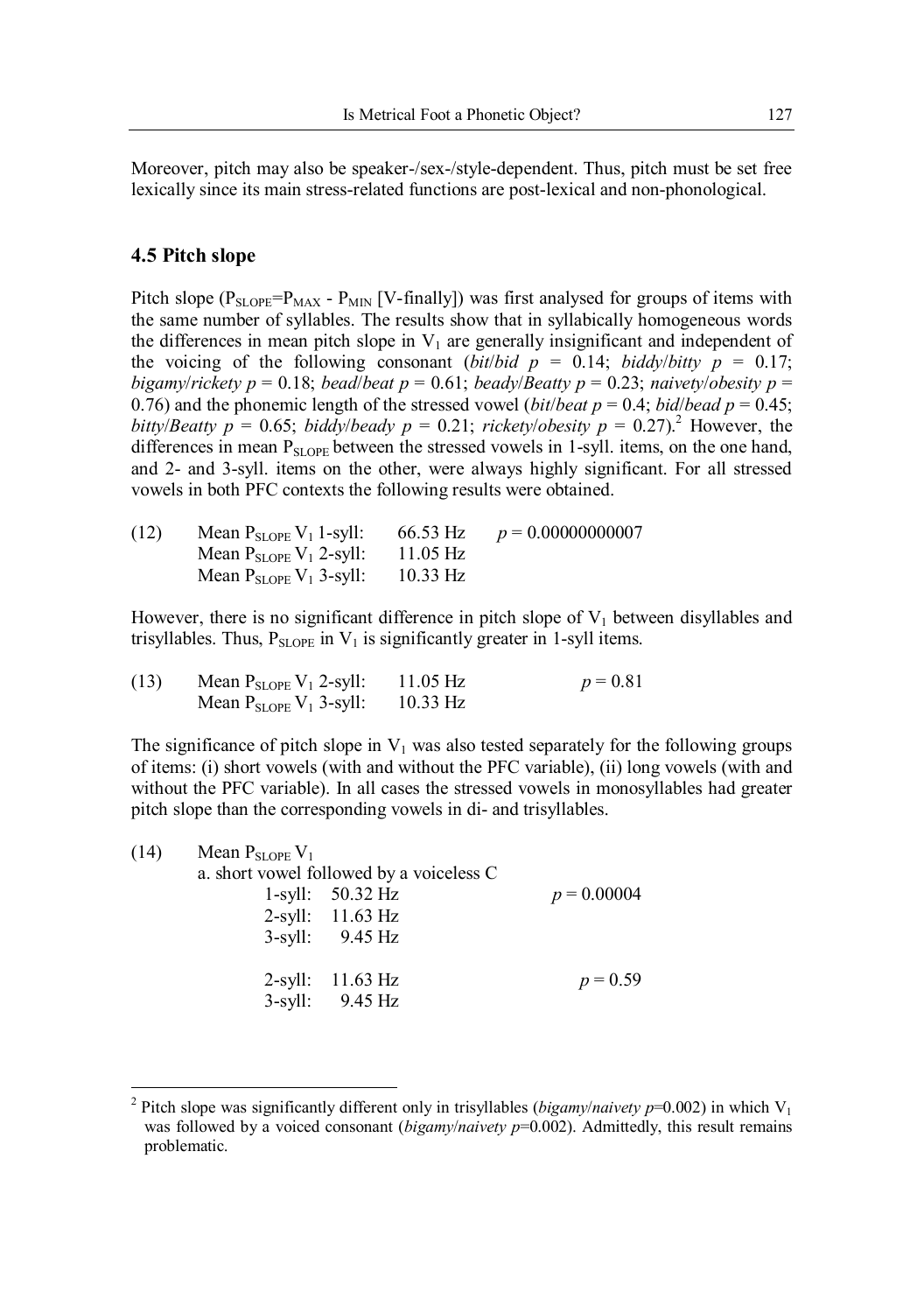b. short vowel followed by a voiced C 1-syll:  $96.52 \text{ Hz}$   $p = 0.0005$ 2-syll: 6.42 Hz 3-syll: 12.27 Hz 2-syll:  $6.42 \text{ Hz}$   $p = 0.54$ 3-syll: 12.27 Hz c. long vowel followed by a voiceless C 1-syll:  $47.24 \text{ Hz}$   $p = 0.03$ 2-syll: 15.07 Hz 3-syll: 15.74 Hz 2-syll:  $15.07 \text{ Hz}$   $p = 0.91$ 3-syll: 15.74 Hz d. long vowel followed by a voiced C 1-syll: 69.29 Hz  $p = 0.027$ 2-syll: 12.76 Hz 3-syll: 18.34 Hz 2-syll: 12.76 Hz *p* = 0.25 3-syll: 18.34 Hz

Pitch slope differences in short and long stressed vowels in an identical PFC context followed the same pattern, i.e. the vowels in monosyllables had significantly greater pitch slope than the stressed vowels in 2- and 3-syllable words.

|               |                      | Mean $P_{SLOPE}V_1$ | (15) |
|---------------|----------------------|---------------------|------|
|               |                      | a. short vowels:    |      |
| $p = 3.1E-07$ | 73.42 Hz             | $1$ -syll:          |      |
|               | $2$ -syll: $9.02$ Hz |                     |      |
|               | 7.60 Hz              | $3$ -syll:          |      |
| $p = 0.55$    | $9.02$ Hz            | $2$ -syll:          |      |
|               | $7.60$ Hz            | $3$ -syll:          |      |
|               |                      | b. long vowels      |      |
| $p = 0.037$   | 88.91 Hz             | 1-syll:             |      |
|               | 2-syll: 13.48 Hz     |                     |      |
|               | 3-syll: 17.21 Hz     |                     |      |
| $p = 0.6$     | 2-syll: 13.48 Hz     |                     |      |
|               | 3-syll: 17.21 Hz     |                     |      |
|               |                      |                     |      |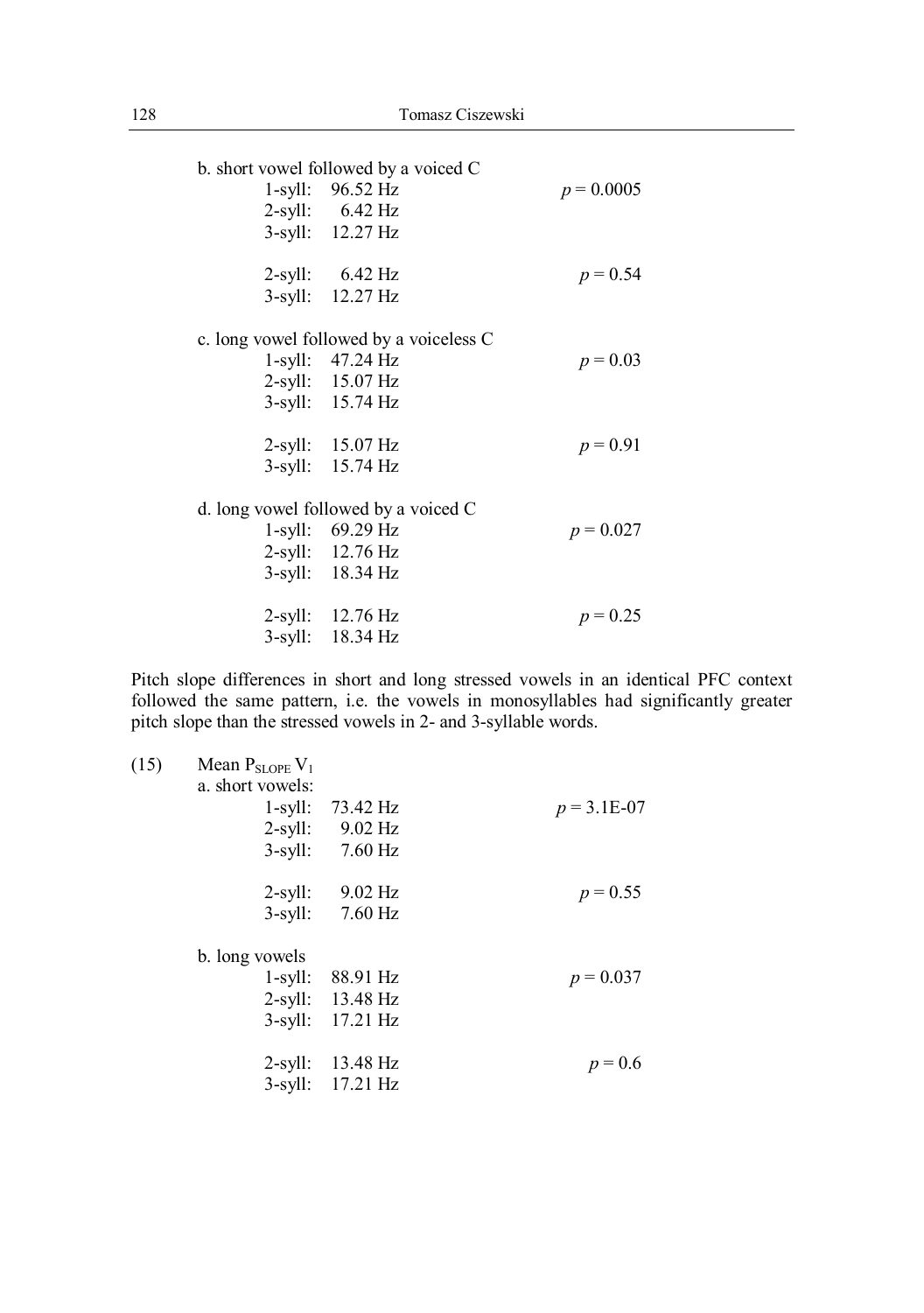The significance of  $P_{\text{SI OPE}}$  within the stressed vowels in 1-syll. items as opposed to 2-/3syll. items and the significantly greater vowel duration in monosyllables implies that these two properties are related. We interpret this fact as being related to foot minimality requirement. The articulatory execution of  $P_{SLOPE}$  within the vowel in 1-syll. items requires more time. Hence, the significantly greater  $V_{\text{DUR}}$  in 1-syll. items pronounced in isolation (=pre-pausal context).  $P_{SLOPE}$ , then, is a phonetic implementation of the phonological requirement of foot 'binarity', i.e. feet must contain (at least) two distinct tones (T). (cf. Gordon's (2000) idea of 'tonal crowding' and the cross-linguistic avoidance of final stress). By inference, what has traditionally been referred to as 'Trisyllabic Laxing' in fact seems to be a tonally conditioned 'Monosyllabic Lengthening'. In 2- and 3-syll. items (=feet) the distinct tones are distributed over 2 or 3 consecutive Nuclei, hence no need for the stressed vowel to be longer.

#### **4.6 Intensity**

 $\overline{a}$ 

The relations between the maximal and mean intensity values obtained for  $V_1$ ,  $V_2$  and  $V_3$ generally mirror the durational relations between the corresponding vowels. For instance, the reduced  $V_1$  duration in the PFC context (*bid* vs. *bit*) corresponds to lower  $V_1$  intensity ( $p = 0.028$ ). In 2- and 3-syll. items, on the other hand, Int<sub>MAX</sub> of  $V_1$  is independent of the PFC context, e.g.  $p = 0.35$  in 2-syll. items (*biddy* vs. *bitty*) and  $p =$ 0.65 in 3-syll. items (*bigamy vs. rickety*). Unlike duration, however, Int<sub>MAX/MEAN</sub> in disyllables and trisyllables decreases  $V_1 > V_2 > V_3^3$  and Int<sub>MAX/MEAN</sub> of  $V_1$  in 1-syll. items on the one hand and 2- and 3-syll. items on the other was not significantly different (in absolute values it was almost identical), e.g.

 $p = 0.27$ 

| Int <sub>MAX</sub> $V_1$ 1-syll: 78.15 dB |  |
|-------------------------------------------|--|
| Int <sub>MAX</sub> $V_1$ 2-syll: 78.45 dB |  |
| Int <sub>MAX</sub> $V_1$ 3-syll: 79.59 dB |  |

Since the integration of intensity and duration represents the acoustic energy of a sound, the identical intensity values at the beginning of the putative foot suggest that each foot starts with the same amount of acoustic energy. The differences in  $Int_{MAX/MEAN}$  of  $V_2$  and V<sup>3</sup> between 2-syll. and 3-syll. feet depend on the distribution of the (roughly identical) amount of acoustic energy among the foot recessive nuclei  $(=\text{Int}_{SLOPE})$ . Indirectly, the identical Int<sub>MAX</sub> of  $V_1$  in all items suggests that the amount of air available foot-initially is similar (at least for words pronounced in isolation). What makes 1-/2- and 3-syll. items (=feet) different is the distribution of the energy over the component Nuclei. The total acoustic energy within each foot must be, therefore, constant.

<sup>&</sup>lt;sup>3</sup> Note that  $V_3$  was invariably longer than  $V_2$  in trisyllabic items due to the FL effects.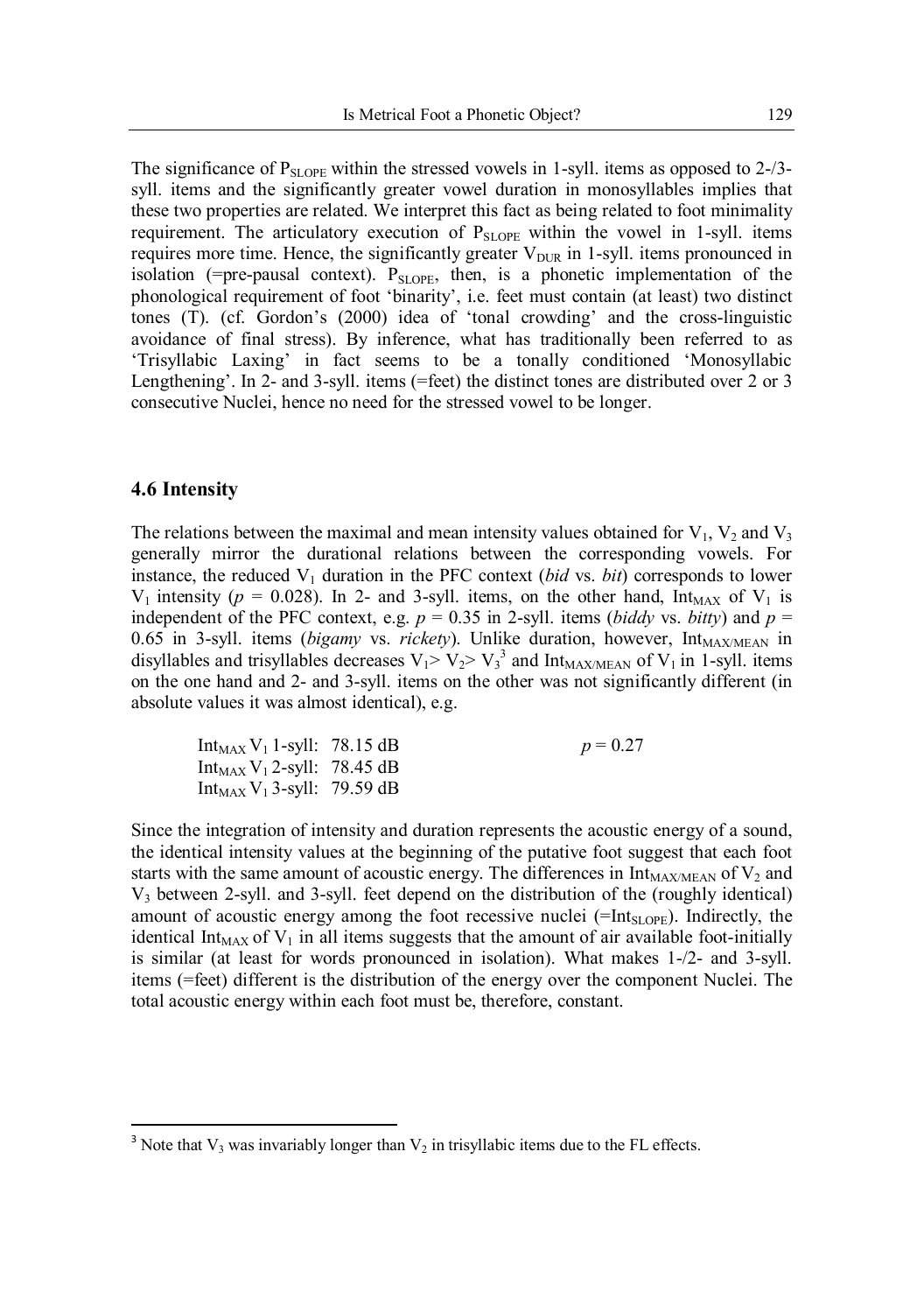#### **4.7 Intensity slope**

Similarly to pitch slope, the differences in mean  $Int_{SI,OPE}$  within the stressed vowels in words having the same number of syllables were generally insignificant and, again, independent of the PFC context (*biddy*/*bitty p* = 0.06; *bigamy*/*rickety p* = 0.96; *bead*/*beat*  $p = 0.36$ ; *naivety*/*obesity*  $p = 0.83$ ) and the phonemic length of the stressed vowel (*bit*/*beat*  $p = 0.19$ ; *bid*/*bead*  $p = 0.49$ ; *bitty*/*Beatty*  $p = 0.4$ ; *biddy*/*beady*  $p = 0.31$ ; *bigamy*/*naivety*  $p = 0.84$ ; *rickety*/*obesity*  $p = 0.96$ ). Significant differences in Int<sub>SLOPE</sub> which are related to the voicing of the following consonant were observed only in two groups of items: *bit*/*bid* ( $p = 0.035$ ) and *beady*/*Beatty* ( $p = 0.015$ ).

Since the relation between the  $Int<sub>SI OPE</sub>$  on the one hand and the phonemic length of the stressed vowel and the voicing of the following consonant on the other turned out to be insignificant, we analysed the significance of  $Int_{SLOPF}$  differences in  $V_1$  in relation to another variable, namely the number of syllables within an item. This provided compelling arguments for the interdependence between the length of an item and degree of intensity slope in  $V_1$ :

| Int $_{\text{SLOPE}}$ V <sub>1</sub> 1-syll: 16.26 dB | $p = 4.1E-23$ |
|-------------------------------------------------------|---------------|
| Int <sub>SLOPE</sub> $V_1$ 2-syll: 8.02 dB            |               |
| Int <sub>SLOPE</sub> $V_1$ 3-syll: 4.01 dB            |               |

Unlike pitch slope, however, Int<sub>SLOPE</sub> was also significantly different within  $V_1$  in di- and trisyllables:

Int<sub>SLOPE</sub> V<sub>1</sub> 2-syll: 8.02 dB  $p = 6.9E-06$ Int<sub>SLOPE</sub>  $V_1$  3-syll: 4.01 dB

Another important fact is that the decrease in  $Int<sub>SLOPE</sub>$  within the stressed vowels is strikingly regular, i.e. 16.26 dB in monosyllables  $> 8.02$  dB in disyllables  $> 4.01$  dB in trisyllables, i.e. in disyllables  $Int<sub>SIOPE</sub>$  of the stressed vowels is reduced by 50% and in trisyllables by 75%. Given the facts that (i) the stressed vowels in all items have nearly identical Int<sub>MAX</sub> and (ii) stressed vowels in monosyllables are significantly longer than those in di- and trisyllables, this regularity must be related to the total acoustic energy (intensity over time) of the putative foot. Therefore, the most dramatic intensity tilt is observed in monosyllables, since all acoustic energy must be 'consumed' over one (albeit lengthened) vowel. In words of two and three syllables the same amount of energy must be distributed more economically over the available syllables. Hence, we observe a steady ( $\approx$ 50%) decrease of V<sub>1</sub> intensity as the number of the syllables increases as well as significant differences in  $Int_{SLOPF}$  of final unstressed vowels in diand trisyllables.

| Int $_{\rm SLOPE}$ V $_{\rm FINAL}$ 2-syll: 3.97 dB     | $p = 1.6E-06$ |
|---------------------------------------------------------|---------------|
| Int <sub>SLOPE</sub> V <sub>FINAL</sub> 3-syll: 1.44 dB |               |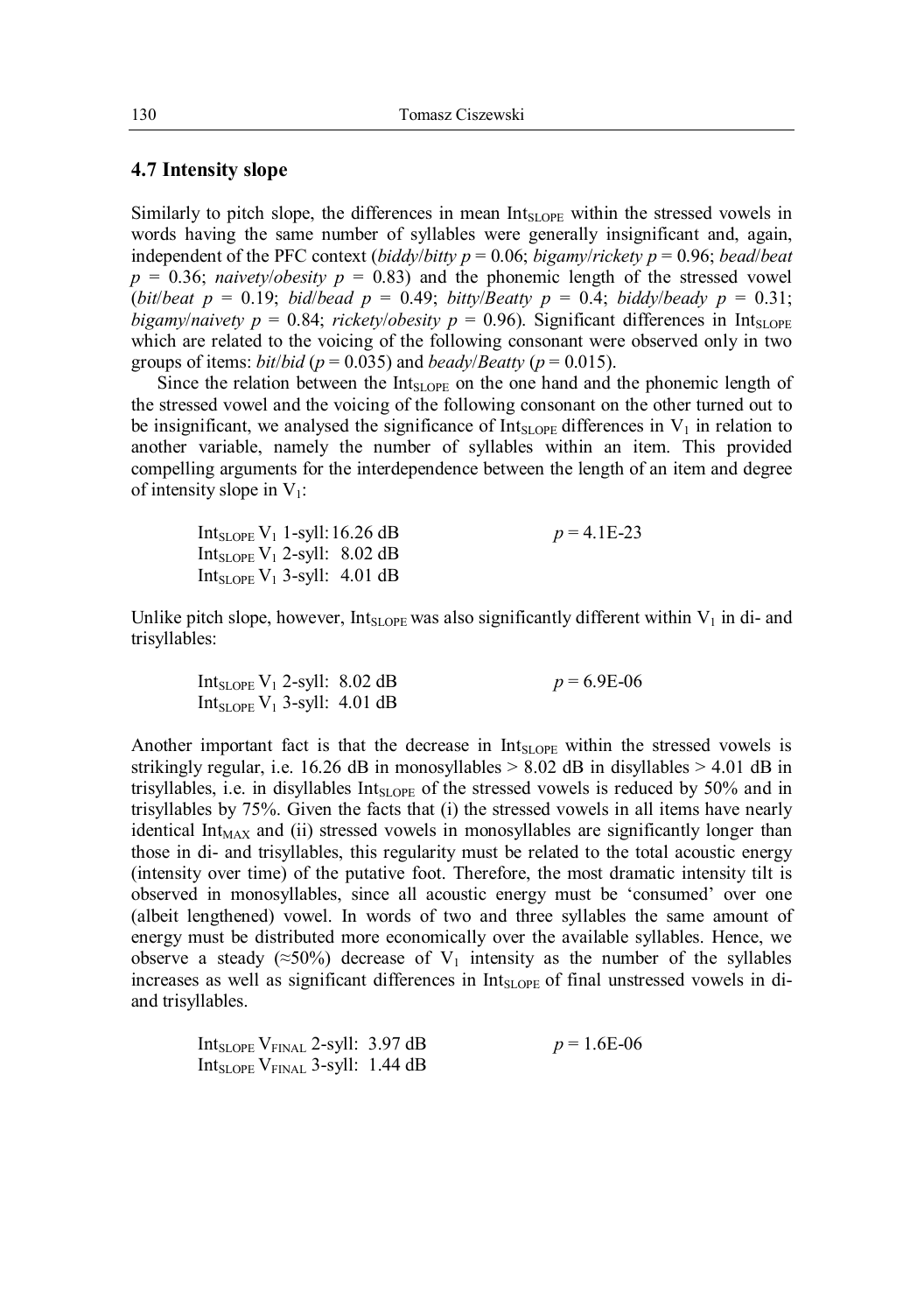Thus, the durational differences between the stressed vowels in words of different number of syllables prove ancillary to the phonetic realisation of other acoustic features (intensity and pitch) of stressed vowels.

#### **4.8 Total acoustic energy**

The total acoustic energies in decibel milliseconds were calculated for all 72 test items by summing the energies of all component vowels within a word. Then, we analysed the significance of the differences in mean total acoustic energies in mono-, di- and trisyllables disregarding the PFC context and the phonemic length of the stressed vowels. Given that the differences in mean and maximal intensities of stressed vowels and the differences in total vowel durations in mono-, di and trisyllabic words are nonsignificant, we expected that the differences total acoustic vowel energies should also be non-significant. The results obtained fully support this prediction.

| (16) | a. Total $E_{AC}$ 1-syll $(V_1)$ :<br>Total $E_{AC}$ 2-syll $(V_1+V_2)$ :                                                   | 218187<br>218943           | $p = 0.97$ |
|------|-----------------------------------------------------------------------------------------------------------------------------|----------------------------|------------|
|      | b. Total $E_{AC}$ 1-syll $(V_1)$ :<br>Total $E_{AC}$ 3-syll $(V_1+V_2+V_2)$ :                                               | 218187<br>227134           | $p = 0.6$  |
|      | c. Total $E_{AC}$ 2-syll $(V_1+V_2)$ :<br>Total E <sub>AC</sub> 3-syll $(V_1+V_2+V_2)$ :                                    | 218943<br>227134           | $p = 0.49$ |
|      | d. Total $E_{AC}$ 1-syll $(V_1)$ :<br>Total $E_{AC}$ 2-syll $(V_1+V_2)$ :<br>Total E <sub>AC</sub> 3-syll $(V_1+V_2+V_2)$ : | 218187<br>218943<br>227134 | $p = 0.81$ |

The 'equalisation' of acoustic energy within the foot (similarly to the 'equalisation' of total foot duration in items having a different number of syllables) suggests that the foot may be defined as an equalised portion of acoustic energy of its component vowels (or rhymes) rather than an interstress interval. This approach eliminates the need to resort to parameters like *%V*, *ΔC* and *ΔV* (cf. Ramus et al. 1999), naturally explains why stress is cross-linguistically insensitive to onset structure and why PFC and FL effects within a foot are interdependent.

## **5. Conclusion**

Since there are no significant differences in mean total  $E_{AC}$ , mean  $T_{DUR}$  and  $Int_{MAX/MEAN}$ of stressed vowels and given the fact that – apart from intensity – the stressed nuclei  $(V_1)$ do not share any other phonetic properties,  $H_0$  must be rejected. This means that nuclei (possibly rhymes, though this hypothesis was not tested here) are grouped together into feet in such a way that the following relations hold: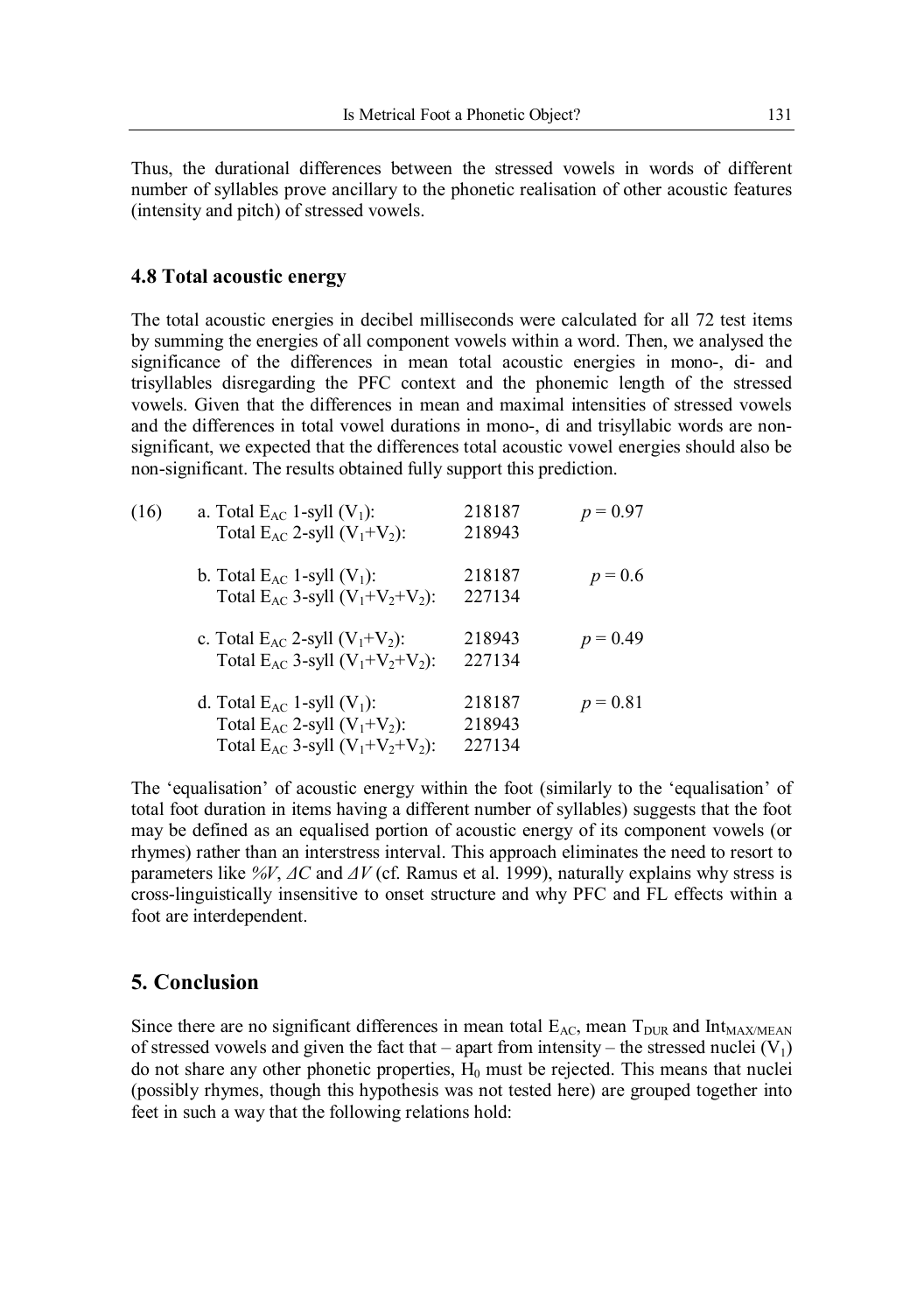$$
Foot = \begin{Bmatrix} \text{Total } E_{AC} = V_1 + (V_2 (+ V_3)) \\ T_{DUR} = V_1 + (V_2 (+ V_3)) \\ INT_{MAXMEAN} V_1 \quad 1-syll=2-syll=3-syll \\ Int_{SLOPE} V_1 \quad 1-syll>2-syll>3-syll \\ P_{SLOPE} V_1 1-syll>2-syll/3-syll \text{ but } 2-syll \approx 3-syll \end{Bmatrix}
$$

The relational requirements on foot structure explicitly rule out only 'unary' feet (due to their insufficient duration (=the lack of space for the execution of pitch/intensity slope). Thus, in isolated (=pre-pausal) pronunciations short monosyllables must lengthen their vowels, which makes the realisation of pitch slope possible.

Given the conditions above, the 'optimal foot' appears to be 'binary', since binarity provides optimal conditions for the realisation two distinct tones. However, the binarity requirement is neither syllabic nor moraic but tonal. The durational differences between the stressed vowels in words having a different number of vowels ('syllables') are thus epiphenomenal to pitch contrasts required within the foot. The stressed vowels in monosyllables, however, require a greater pitch slope than those in di- and trisyllables. This, we believe, is related to the lack of a consonantal 'recovery' period (cf. Delgutte 1982) between the two tones realised over one vowel. Since the stressed vowels in diand trisyllables are followed by an onset consonant, a less robust contrast in pitch between  $V_1$  and  $V_2/V_3$  is sufficient.

This does not mean, however, that a trochee is the only possible English foot type, as some formal phonological approaches maintain. The fact that both mean total  $E_{AC}$  and  $T<sub>DUR</sub>$  in trisyllabic items are not significantly different from those in mono- and disyllables suggests that ternary (dactylic) feet are equally viable structures. Moreover, the articulatorily motivated suspension of PFC effects on the stressed vowels in trisyllabic words together the lexical scarcity of morphologically simple words stressed on the pre-antepenult indicate that ternary feet are in fact maximal in English. Our results do not support the word-final syllable 'extrametricality' assumption (Liberman and Prince 1977) either, since the acoustic characteristics of  $V_3$  (e.g. through the reduction of FL effects) in trisyllabic words is indeed related to the acoustic characteristics of the two preceding vowels. Finally, the equalisation of total  $E_{AC}$  and  $T<sub>DUR</sub>$  of vowels 'extracted' from the syllabic interstress interval seems to support the assumption of foot-level isochrony in English.

#### **References**

- Abercrombie, D. 1967. *Elements of General Phonetics*. Edinburgh: Edinburgh University Press.
- Boersma, P. and D. Weenink. 2005. Praat: doing phonetics by computer (version 5.0.32). http://www.praat.org/ (13 August 2008).
- de Lacy, P. 2007. Quality of data in metrical stress theory. *Cambridge Extra Magazine.*  Issue 2.
- Delgutte, B. 1982. Some correlates of phonetic distinctions at the level of the auditory nerve. In Carlson, R and B. Granström (eds.), *The representation of speech in the peripheral auditory system*: 131–150. Amsterdam: Elsevier.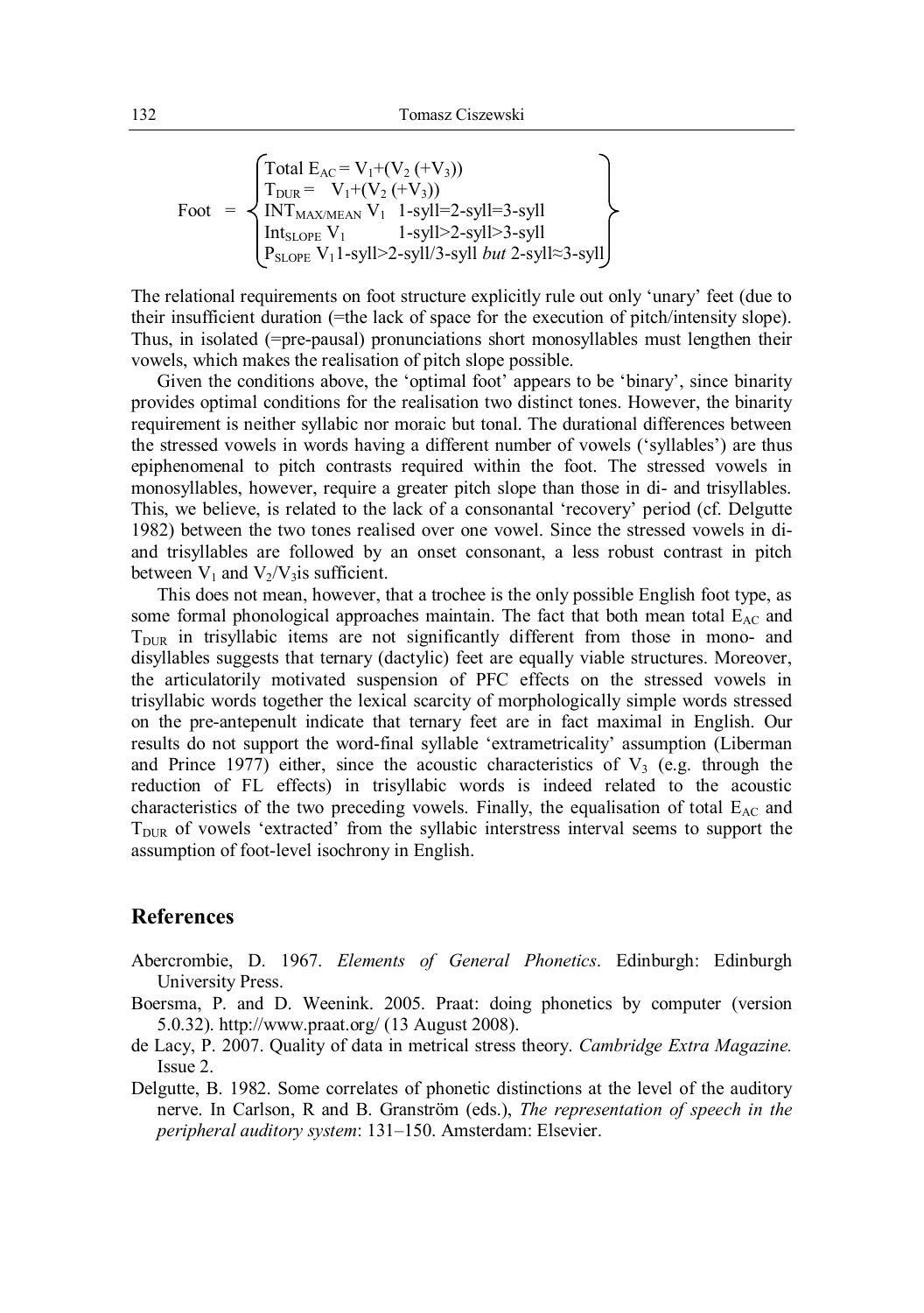- Giegerich, H. 1992. *English Phonology: An Introduction*. Cambridge: Cambridge University Press.
- Gordon, M. 2000. The tonal basis of final weight criteria. *Chicago Linguistics Society (CLS)* 36 *(Main Session)*: 141–156.
- Gordon, M. 2005. A perceptually-driven account of onset-sensitive stress. *Natural Language and Linguistic Theory* 23: 595–653.
- Gussmann, E. 2002. *Phonology: Analysis and Theory.* Cambridge: Cambridge University Press.
- Harris, J. 1994. *English Sound Structure*. Oxford: Blackwell.
- Harris, J. and E. Gussmann. 1998. Final Codas: why the west was wrong. In Eugeniusz Cyran (ed.), *Structure and Interpretation. Studies in Phonology*: 139–162. Lublin: Folium.
- Hayes, B. 1995. *Metrical Stress Theory: Principles and Case Studies*. Chicago: University of Chicago Press.
- Kim, H. and J.Cole 2005. The stress foot as a unit of planned timing: evidence from shortening in the prosodic phrase. *Proceedings of Interspeech* 2005, Lisbon, Portugal: 2365-2368.
- Klatt, D. H. 1976. Linguistic uses of segmental duration in English: Acoustic and perceptual evidence. *Journal of the Acoustical Society of America* 59: 1208-1221.
- Laver, J. 1995. *Principles of Phonetics*. Cambridge: Cambridge University Press.
- Liberman, M. and A. Prince. 1977. On Stress and Linguistic Rhythm. *Linguistic Inquiry* 8.2: 249–336.
- Peterson, G. E. and I. Lehiste. 1960. Duration of Syllable Nuclei in English. *Journal of the Acoustical Society of America.* 32: 693–703.
- Ramus, F., M. Nespor and J. Mehler. 1999. Correlates of linguistic rhythm in the speech signal. *Cognition* 72: 1–28.
- Selkirk, E. 1980. The role of prosodic categories in English word-stress. *Linguistic Inquiry* 11: 563–605.